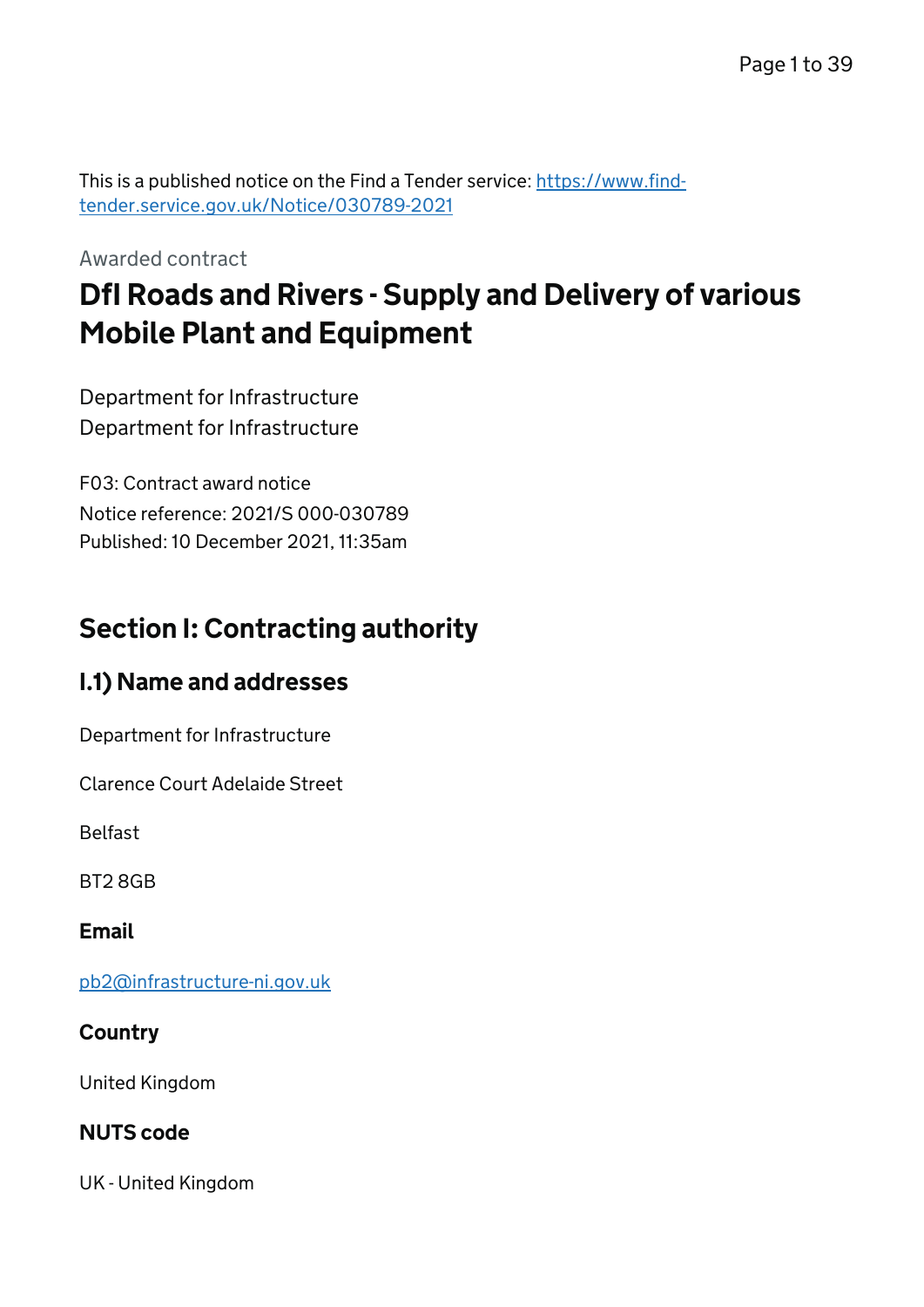## Internet address(es)

Main address

<https://etendersni.gov.uk/epps>

Buyer's address

<https://etendersni.gov.uk/epps>

# I.1) Name and addresses

Department for Infrastructure

Clarence Court Adelaide Street

Belfast

BT2 8GB

#### Email

[pb2@infrastructure-ni.gov.uk](mailto:pb2@infrastructure-ni.gov.uk)

### **Country**

United Kingdom

### NUTS code

UK - United Kingdom

### Internet address(es)

Main address

<https://etendersni.gov.uk/epps>

Buyer's address

<https://etendersni.gov.uk/epps>

# I.2) Information about joint procurement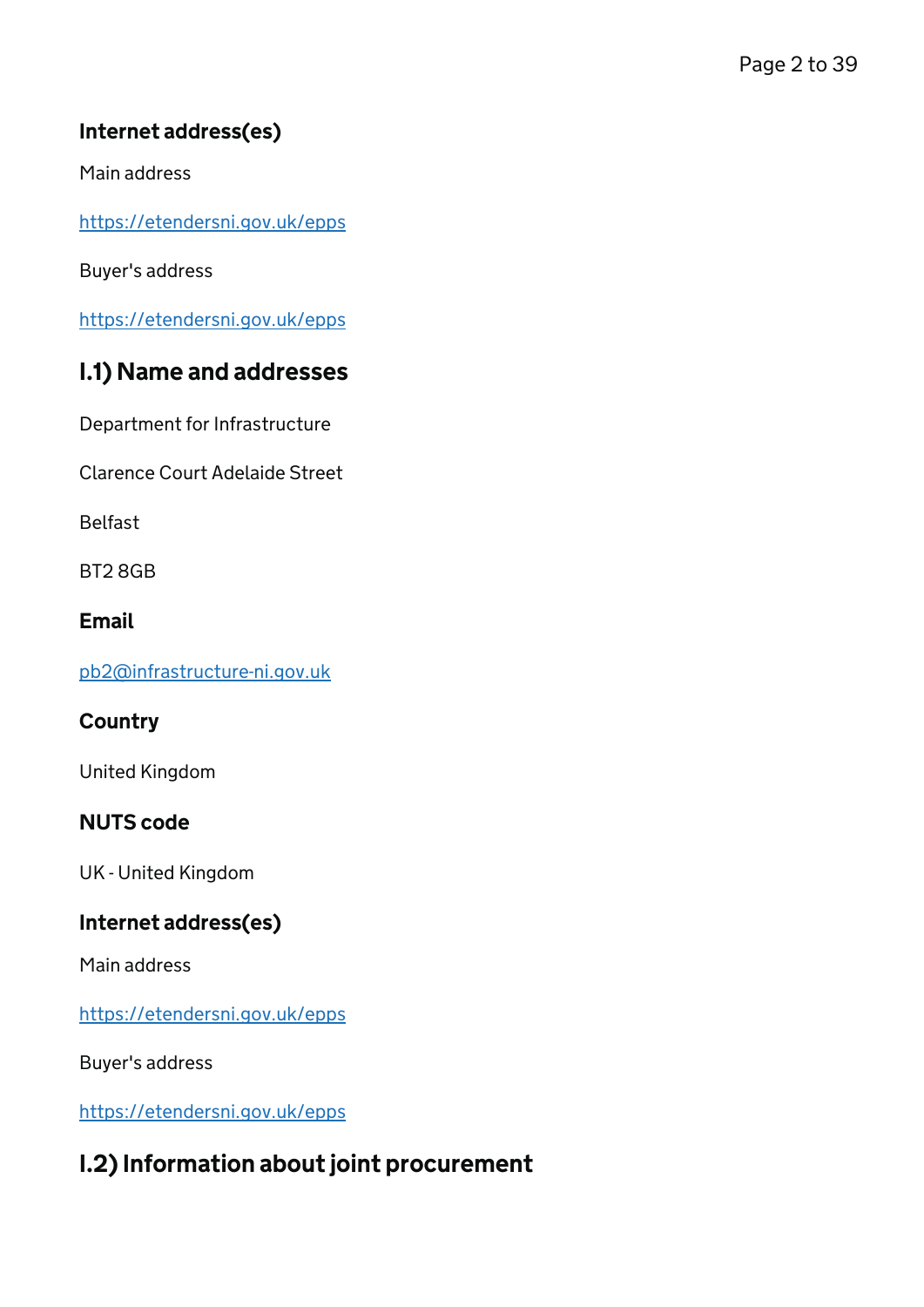The contract involves joint procurement

The contract is awarded by a central purchasing body

## I.4) Type of the contracting authority

Ministry or any other national or federal authority

# I.5) Main activity

General public services

# Section II: Object

## II.1) Scope of the procurement

### II.1.1) Title

DfI Roads and Rivers - Supply and Delivery of various Mobile Plant and Equipment

#### II.1.2) Main CPV code

16000000 - Agricultural machinery

#### II.1.3) Type of contract

**Supplies** 

### II.1.4) Short description

DfI Roads and Rivers have a requirement for the Supply and Delivery of various Mobile Plant and Equipment. The competition has been divided into 10 separate Lot requirements and tenderers may tender for one or more of the Lots.

### II.1.6) Information about lots

This contract is divided into lots: Yes

### II.1.7) Total value of the procurement (excluding VAT)

Value excluding VAT: £4,556,761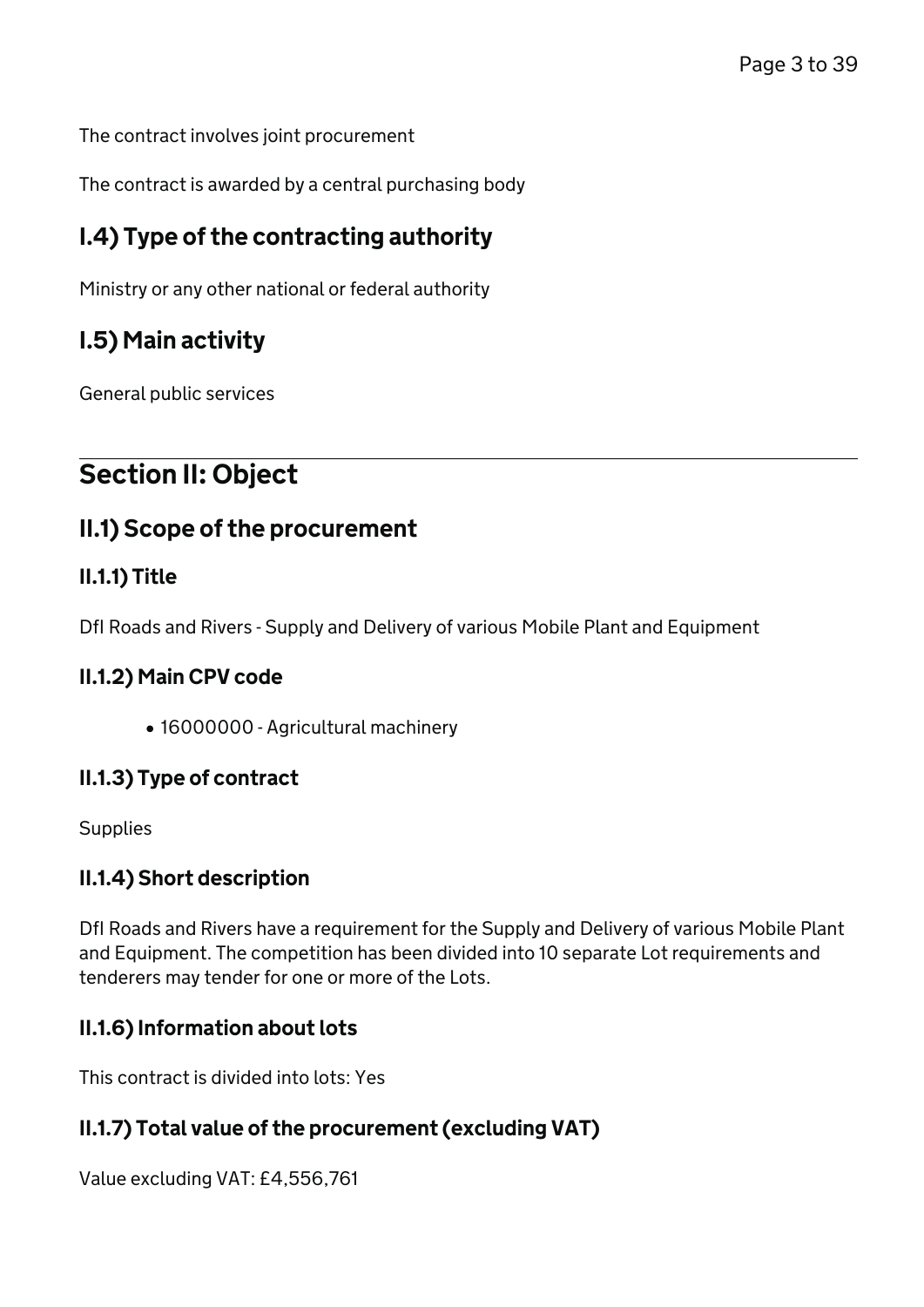# II.2) Description

## II.2.1) Title

Lot 1. Supply and Delivery of 6 no. 4 x 4 Wheeled Loaders with the option to purchase up to a further 4 no. if funding becomes available within 2 years of the Contract Award Date.

Lot No

1

## II.2.2) Additional CPV code(s)

- 16500000 Self-loading or unloading trailers and semi-trailers for agriculture
- 16700000 Tractors
- 16300000 Harvesting machinery
- 16311000 Lawnmowers
- 34000000 Transport equipment and auxiliary products to transportation
- 34140000 Heavy-duty motor vehicles
- 34144700 Utility vehicles
- 34144710 Wheeled loaders
- 43000000 Machinery for mining, quarrying, construction equipment
- 43260000 Mechanical shovels, excavators and shovel loaders, and mining machinery
- 43262100 Mechanical excavators
- 43262000 Excavating machinery

### II.2.3) Place of performance

NUTS codes

UKN - Northern Ireland

## II.2.4) Description of the procurement

DfI Roads and Rivers have a requirement for the Supply and Delivery of various Mobile Plant and Equipment. The competition has been divided into 10 separate Lot requirements and tenderers may tender for one or more of the Lots.

## II.2.5) Award criteria

Quality criterion - Name: Mandatory Requirements / Weighting: Pass/Fail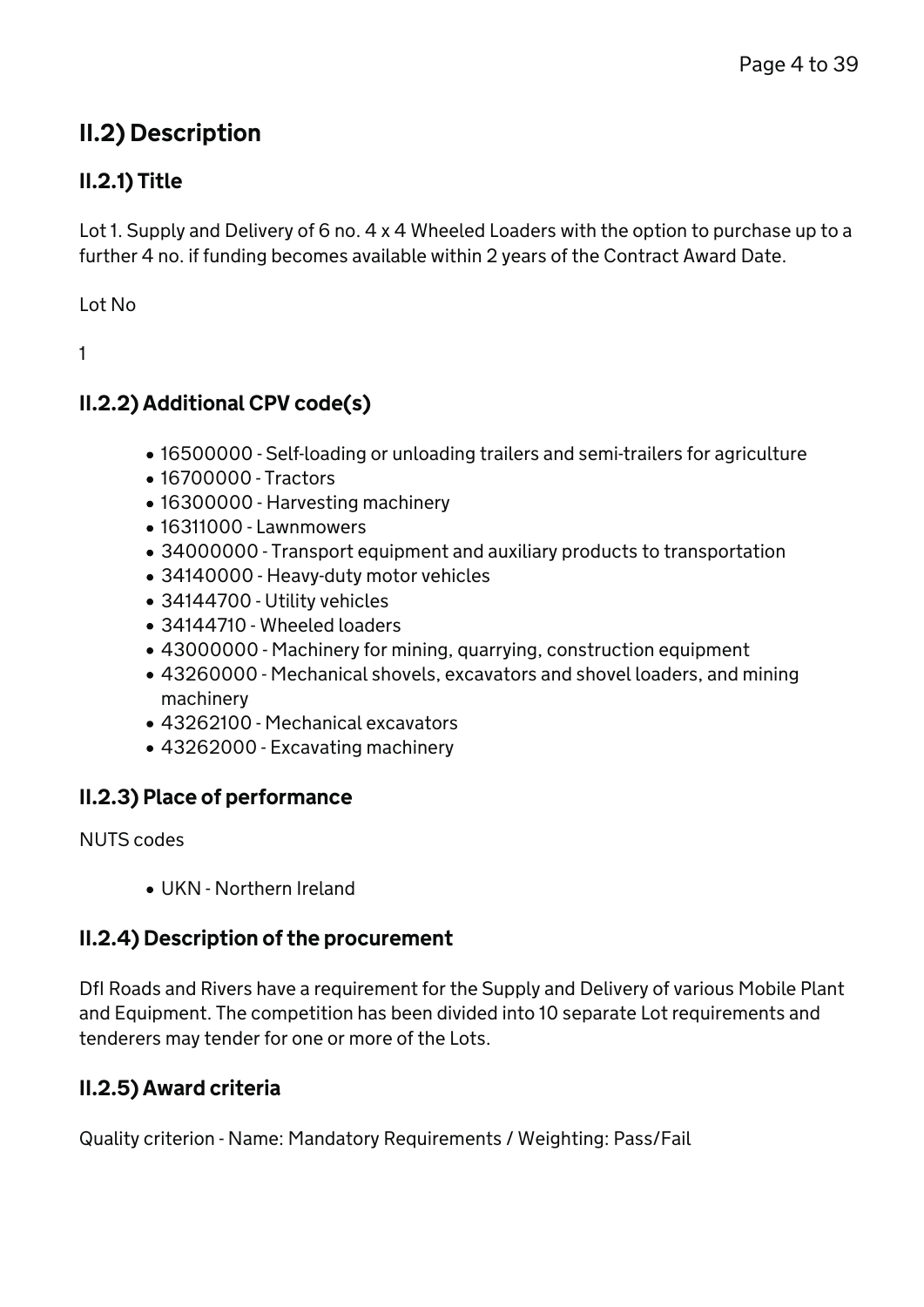Price - Weighting: 100

### II.2.11) Information about options

Options: No

### II.2.13) Information about European Union Funds

The procurement is related to a project and/or programme financed by European Union funds: No

### II.2.14) Additional information

Although the total contract value of all Lots in section 11.1.7 is £4,556,761.00. This figure has been split across all lots based on an estimated spend. Actual spend will be dependent on future demand and budget allocation.

# II.2) Description

### II.2.1) Title

Lot 2. Supply and Delivery of 24 no. 4 WD Tractors 70 Kw with option for Loader with the potential to purchase up to a further 12 no. if funding becomes available within 2 years of the Contract Award Date.

Lot No

2

### II.2.2) Additional CPV code(s)

- 16500000 Self-loading or unloading trailers and semi-trailers for agriculture
- 16700000 Tractors
- 16300000 Harvesting machinery
- 16311000 Lawnmowers
- 34000000 Transport equipment and auxiliary products to transportation
- 34140000 Heavy-duty motor vehicles
- 34144700 Utility vehicles
- 34144710 Wheeled loaders
- 43000000 Machinery for mining, quarrying, construction equipment
- 43260000 Mechanical shovels, excavators and shovel loaders, and mining machinery
- 43262100 Mechanical excavators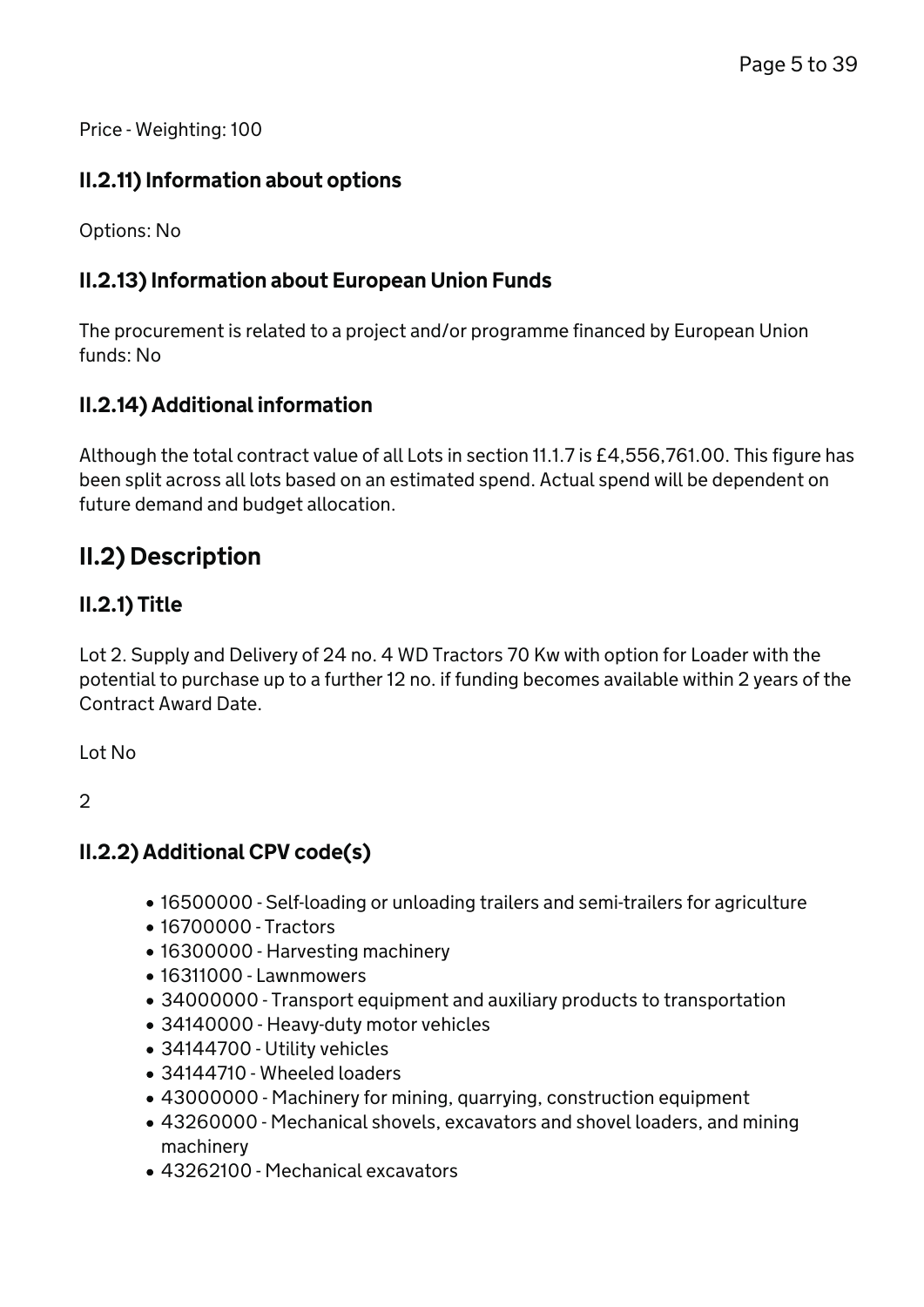43262000 - Excavating machinery

### II.2.3) Place of performance

NUTS codes

UKN - Northern Ireland

#### II.2.4) Description of the procurement

DfI Roads and Rivers have a requirement for the Supply and Delivery of various Mobile Plant and Equipment. The competition has been divided into 10 separate Lot requirements and tenderers may tender for one or more of the Lots.

### II.2.5) Award criteria

Quality criterion - Name: Mandatory Requirements / Weighting: Pass/Fail

Price - Weighting: 100

#### II.2.11) Information about options

Options: No

### II.2.13) Information about European Union Funds

The procurement is related to a project and/or programme financed by European Union funds: No

### II.2.14) Additional information

Although the total contract value of all Lots in section 11.1.7 is £4,556,761.00. This figure has been split across the 7 lots based on an estimated spend. Actual spend will be dependent on future demand and budget allocation

## II.2) Description

### II.2.1) Title

Lot 3. Supply and Delivery of 15 no. Heavy Duty Rear Mounted Side Arm Type Flail Verge Mowers with the option to purchase up to a further 12 no. if funding becomes available within 2 years of the Contract Award Date.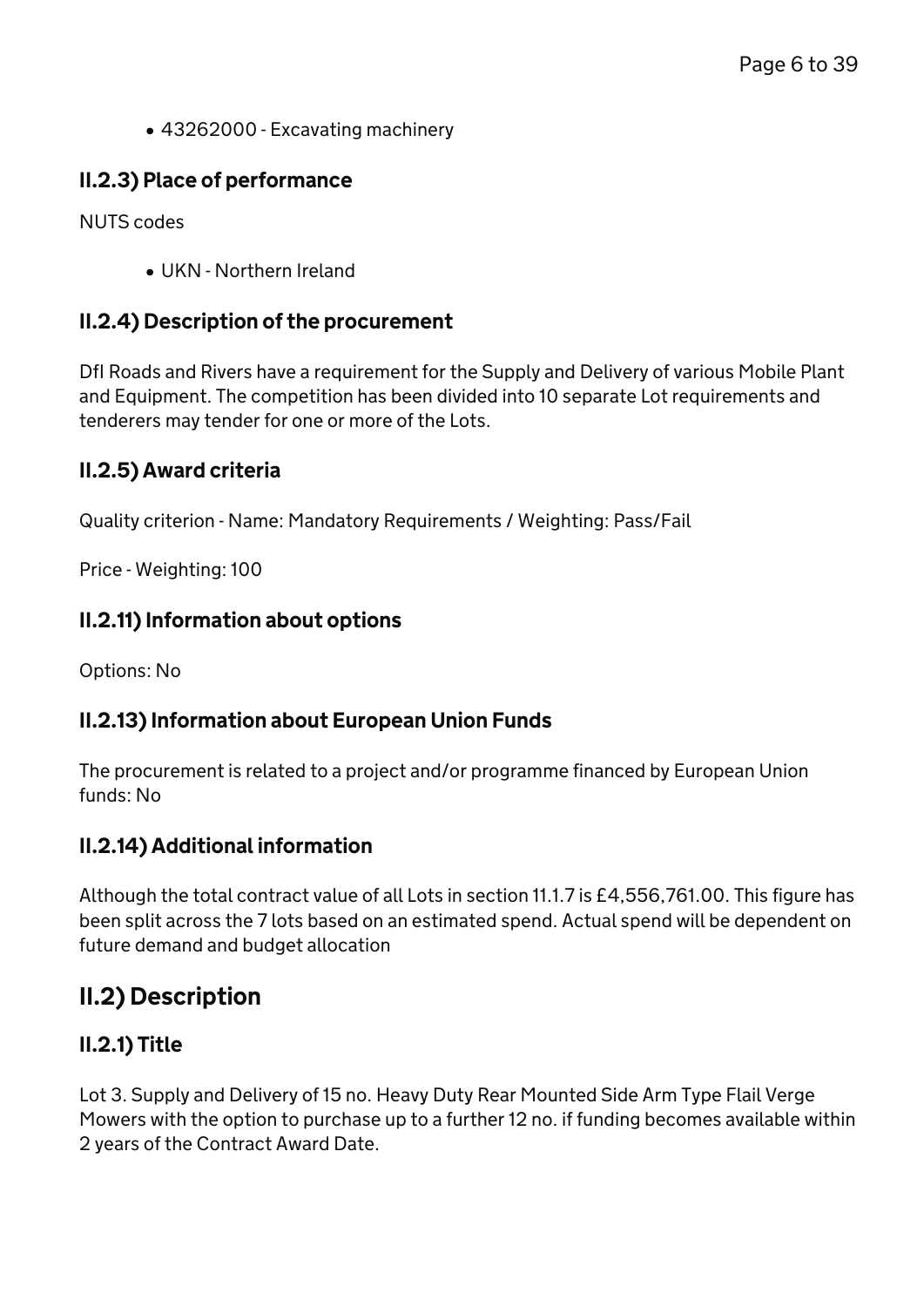Lot No

3

## II.2.2) Additional CPV code(s)

- 16500000 Self-loading or unloading trailers and semi-trailers for agriculture
- 16700000 Tractors
- 16300000 Harvesting machinery
- 16311000 Lawnmowers
- 34000000 Transport equipment and auxiliary products to transportation
- 34140000 Heavy-duty motor vehicles
- 34144700 Utility vehicles
- 34144710 Wheeled loaders
- 43000000 Machinery for mining, quarrying, construction equipment
- 43260000 Mechanical shovels, excavators and shovel loaders, and mining machinery
- 43262100 Mechanical excavators
- 43262000 Excavating machinery

## II.2.3) Place of performance

NUTS codes

UKN - Northern Ireland

## II.2.4) Description of the procurement

DfI Roads and Rivers have a requirement for the Supply and Delivery of various Mobile Plant and Equipment. The competition has been divided into 10 separate Lot requirements and tenderers may tender for one or more of the Lots.

## II.2.5) Award criteria

Quality criterion - Name: Mandatory Requirements / Weighting: Pass/Fail

Price - Weighting: 100

## II.2.11) Information about options

Options: No

## II.2.13) Information about European Union Funds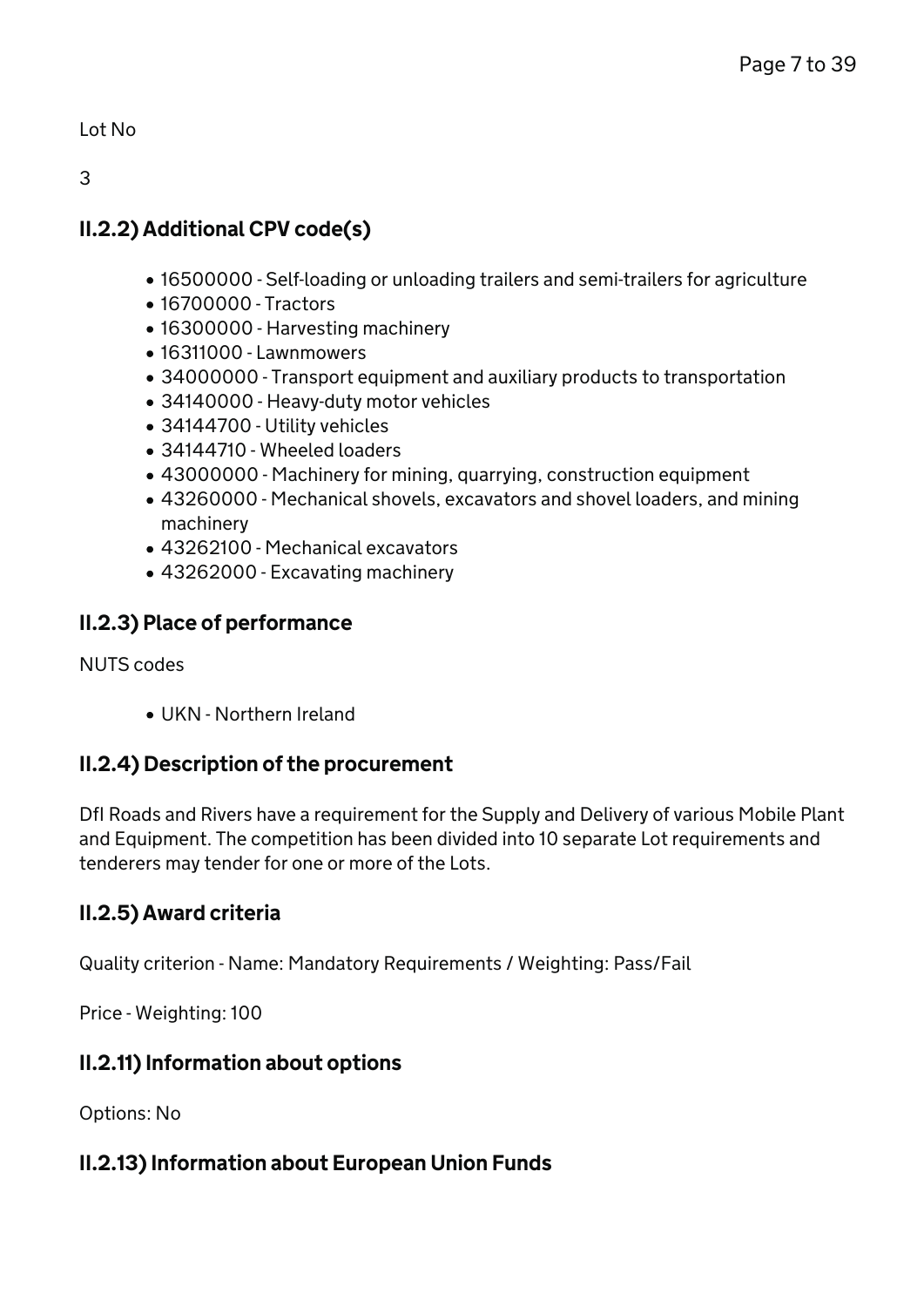The procurement is related to a project and/or programme financed by European Union funds: No

### II.2.14) Additional information

Although the total contract value of all Lots in section 11.1.7 is £4,556,761.00. This figure has been split across all lots based on an estimated spend. Actual spend will be dependent on future demand and budget allocation

# II.2) Description

### II.2.1) Title

Lot 4. Supply and Delivery of 5 no. Tractor Rear Mounted Commercial Grade Flail Mowers with the option to purchase up to a further 3 no. if funding becomes available within 2 years of the Contract Award Date.

Lot No

4

## II.2.2) Additional CPV code(s)

- 16500000 Self-loading or unloading trailers and semi-trailers for agriculture
- 16700000 Tractors
- 16300000 Harvesting machinery
- 16311000 Lawnmowers
- 34000000 Transport equipment and auxiliary products to transportation
- 34140000 Heavy-duty motor vehicles
- 34144700 Utility vehicles
- 34144710 Wheeled loaders
- 43000000 Machinery for mining, quarrying, construction equipment
- 43260000 Mechanical shovels, excavators and shovel loaders, and mining machinery
- 43262100 Mechanical excavators
- 43262000 Excavating machinery

### II.2.3) Place of performance

NUTS codes

UKN - Northern Ireland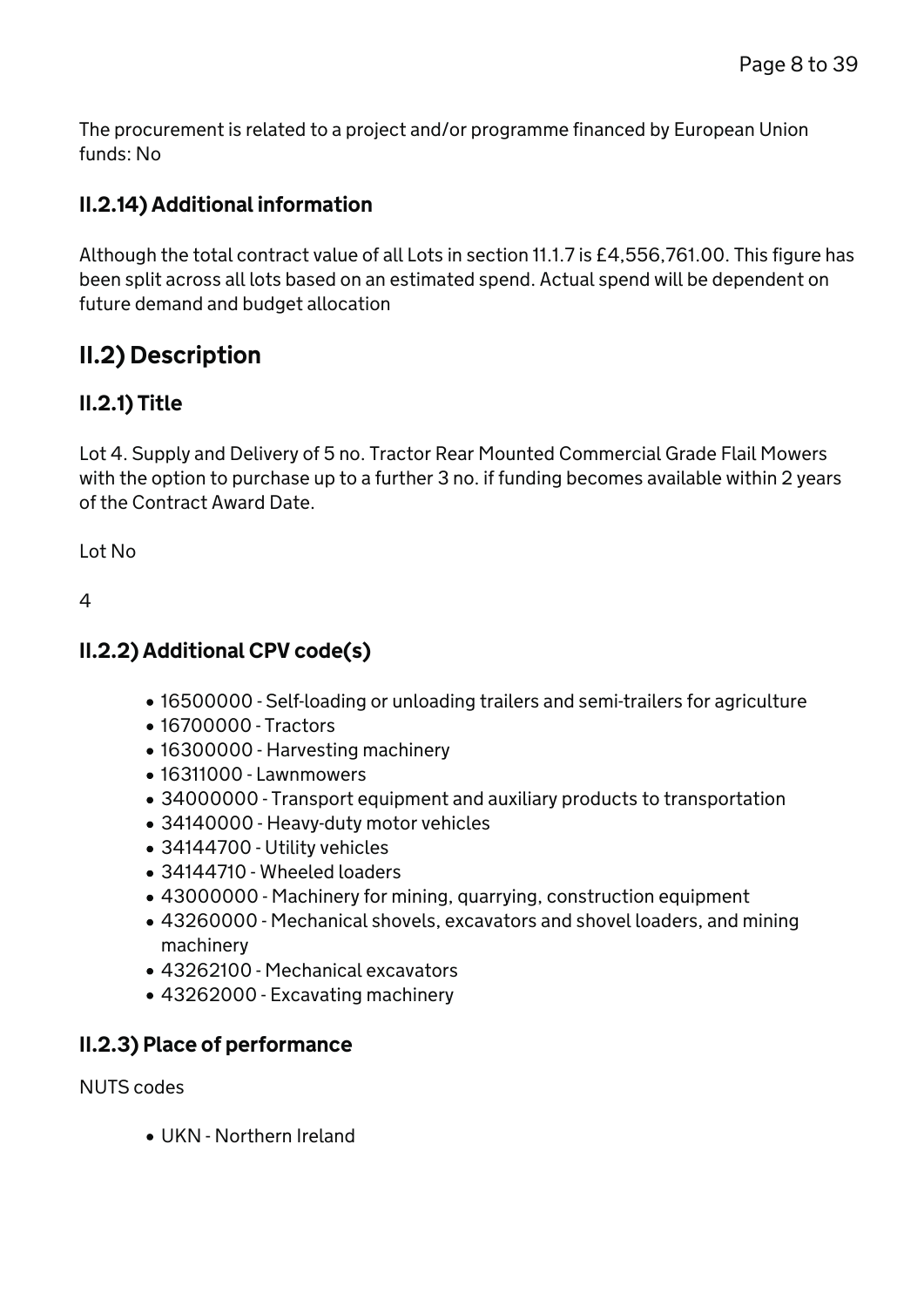### II.2.4) Description of the procurement

DfI Roads and Rivers have a requirement for the Supply and Delivery of various Mobile Plant and Equipment. The competition has been divided into 10 separate Lot requirements and tenderers may tender for one or more of the Lots.

### II.2.5) Award criteria

Quality criterion - Name: Mandatory Requirements / Weighting: Pass/Fail

Price - Weighting: 100

#### II.2.11) Information about options

Options: No

### II.2.13) Information about European Union Funds

The procurement is related to a project and/or programme financed by European Union funds: No

### II.2.14) Additional information

Although the total contract value of all Lots in section 11.1.7 is £4,556,761.00. This figure has been split across all lots based on an estimated spend. Actual spend will be dependent on future demand and budget allocation

## II.2) Description

### II.2.1) Title

Lot 5. Supply and Delivery of 2 no. Compact Tractor Rear Mounted Commercial Grade Flail Mowers with the option to purchase up to a further 2 no. if funding becomes available within 2 years of the Contract Award Date.

Lot No

5

### II.2.2) Additional CPV code(s)

- 16500000 Self-loading or unloading trailers and semi-trailers for agriculture
- 16700000 Tractors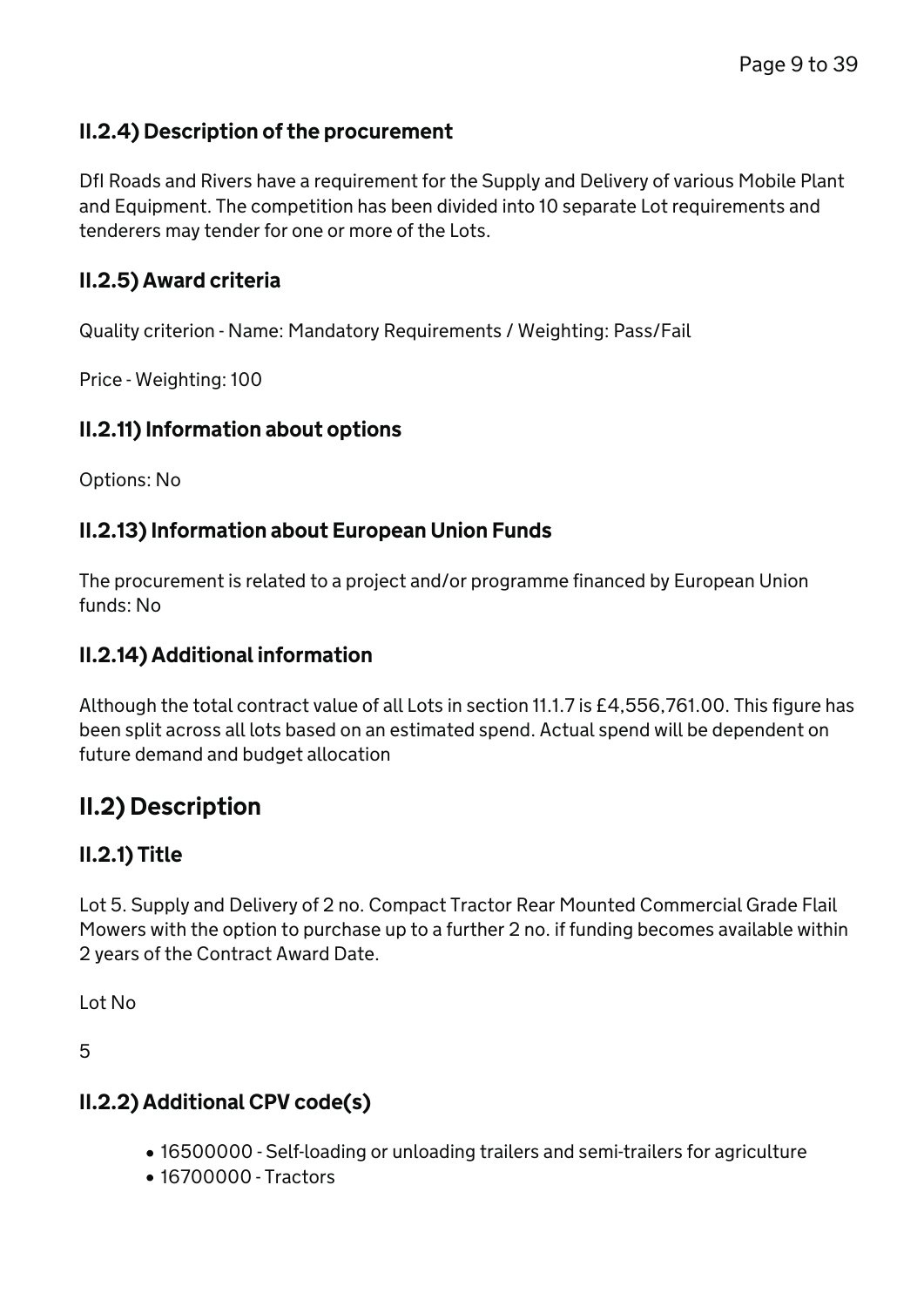- 16300000 Harvesting machinery
- 16311000 Lawnmowers
- 34000000 Transport equipment and auxiliary products to transportation
- 34140000 Heavy-duty motor vehicles
- 34144700 Utility vehicles
- 34144710 Wheeled loaders
- 43000000 Machinery for mining, quarrying, construction equipment
- 43260000 Mechanical shovels, excavators and shovel loaders, and mining machinery
- 43262100 Mechanical excavators
- 43262000 Excavating machinery

#### II.2.3) Place of performance

NUTS codes

UKN - Northern Ireland

### II.2.4) Description of the procurement

DfI Roads and Rivers have a requirement for the Supply and Delivery of various Mobile Plant and Equipment. The competition has been divided into 10 separate Lot requirements and tenderers may tender for one or more of the Lots.

### II.2.5) Award criteria

Quality criterion - Name: Mandatory Requirements / Weighting: Pass/Fail

Price - Weighting: 100

#### II.2.11) Information about options

Options: No

### II.2.13) Information about European Union Funds

The procurement is related to a project and/or programme financed by European Union funds: No

### II.2.14) Additional information

Although the total contract value of all Lots in section 11.1.7 is £4,556,761.00. This figure has been split across all lots based on an estimated spend. Actual spend will be dependent on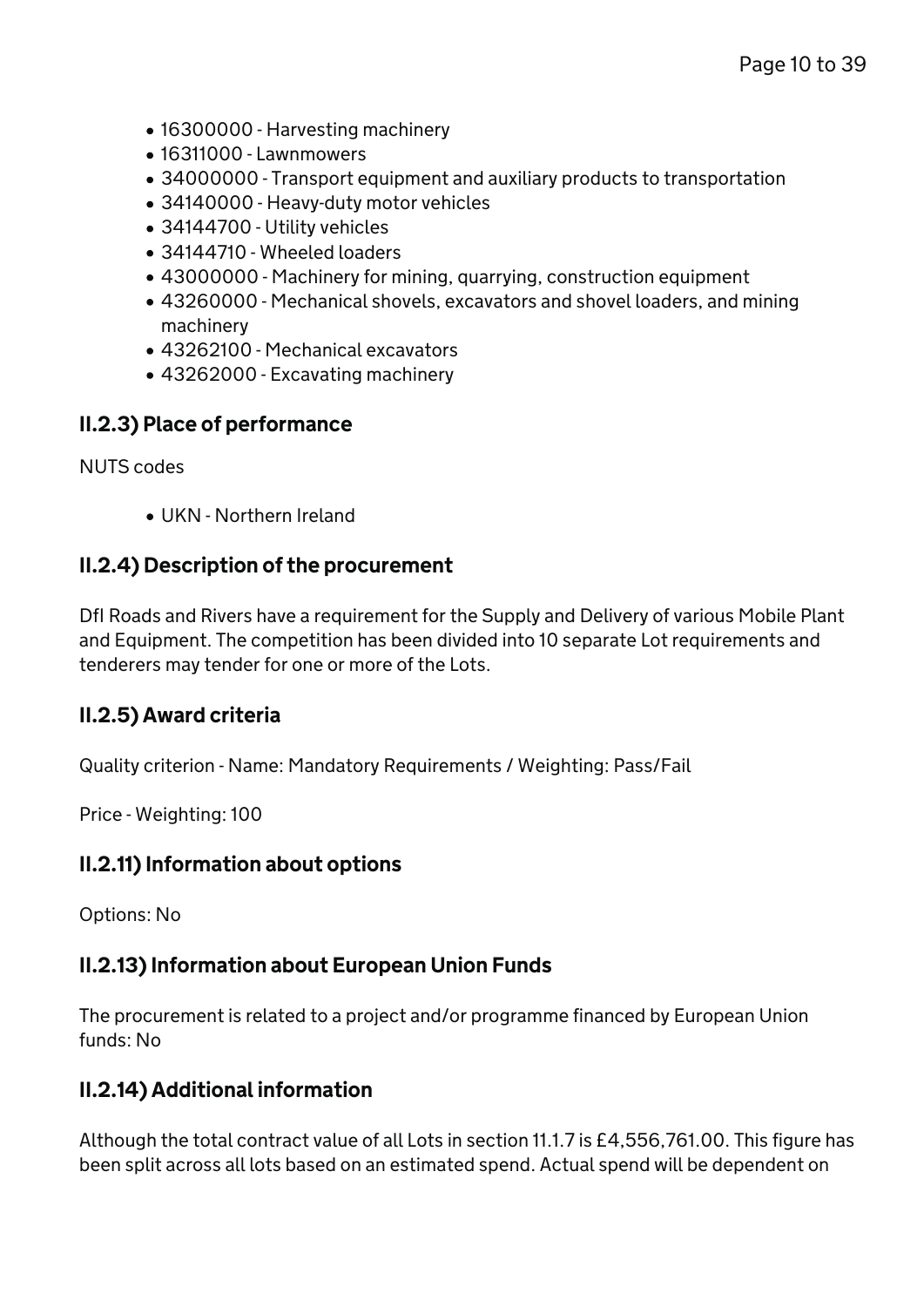future demand and budget allocation

# II.2) Description

### II.2.1) Title

Lot 6. Supply and Delivery of 22 no. Ride on Tandem Rollers with the option to purchase up to a further 12 no. if funding becomes available within 2 years of the Contract Award Date.

Lot No

6

### II.2.2) Additional CPV code(s)

- 16500000 Self-loading or unloading trailers and semi-trailers for agriculture
- 16700000 Tractors
- 16300000 Harvesting machinery
- 16311000 Lawnmowers
- 34000000 Transport equipment and auxiliary products to transportation
- 34140000 Heavy-duty motor vehicles
- 34144700 Utility vehicles
- 34144710 Wheeled loaders
- 43000000 Machinery for mining, quarrying, construction equipment
- 43260000 Mechanical shovels, excavators and shovel loaders, and mining machinery
- 43262100 Mechanical excavators
- 43262000 Excavating machinery

### II.2.3) Place of performance

NUTS codes

UKN - Northern Ireland

### II.2.4) Description of the procurement

DfI Roads and Rivers have a requirement for the Supply and Delivery of various Mobile Plant and Equipment. The competition has been divided into 10 separate Lot requirements and tenderers may tender for one or more of the Lots.

### II.2.5) Award criteria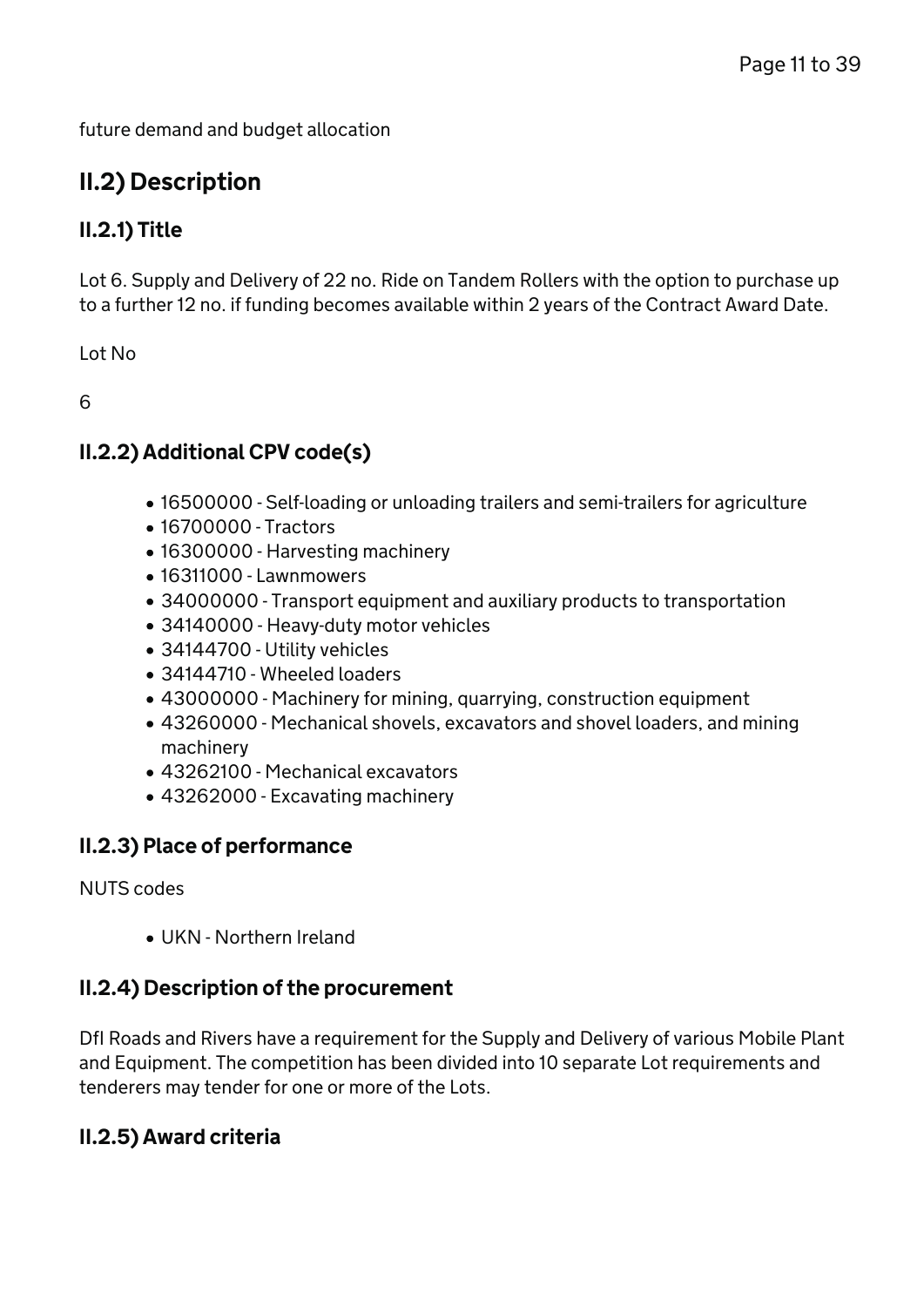Quality criterion - Name: Mandatory Requirements / Weighting: Pass/Fail

Price - Weighting: 100

### II.2.11) Information about options

Options: No

### II.2.13) Information about European Union Funds

The procurement is related to a project and/or programme financed by European Union funds: No

### II.2.14) Additional information

Although the total contract value of all Lots in section 11.1.7 is £4,556,761.00. This figure has been split across all lots based on an estimated spend. Actual spend will be dependent on future demand and budget allocation

## II.2) Description

### II.2.1) Title

Lot 7. Supply and Delivery of 22 no. 3500Kg Twin Axle Plant Trailers with the option to purchase up to a further 12 no. if funding becomes available within 2 years of the Contract Award Date.

Lot No

7

### II.2.2) Additional CPV code(s)

- 16500000 Self-loading or unloading trailers and semi-trailers for agriculture
- 16700000 Tractors
- 16300000 Harvesting machinery
- 16311000 Lawnmowers
- 34000000 Transport equipment and auxiliary products to transportation
- 34140000 Heavy-duty motor vehicles
- 34144700 Utility vehicles
- 34144710 Wheeled loaders
- 43000000 Machinery for mining, quarrying, construction equipment
- 43260000 Mechanical shovels, excavators and shovel loaders, and mining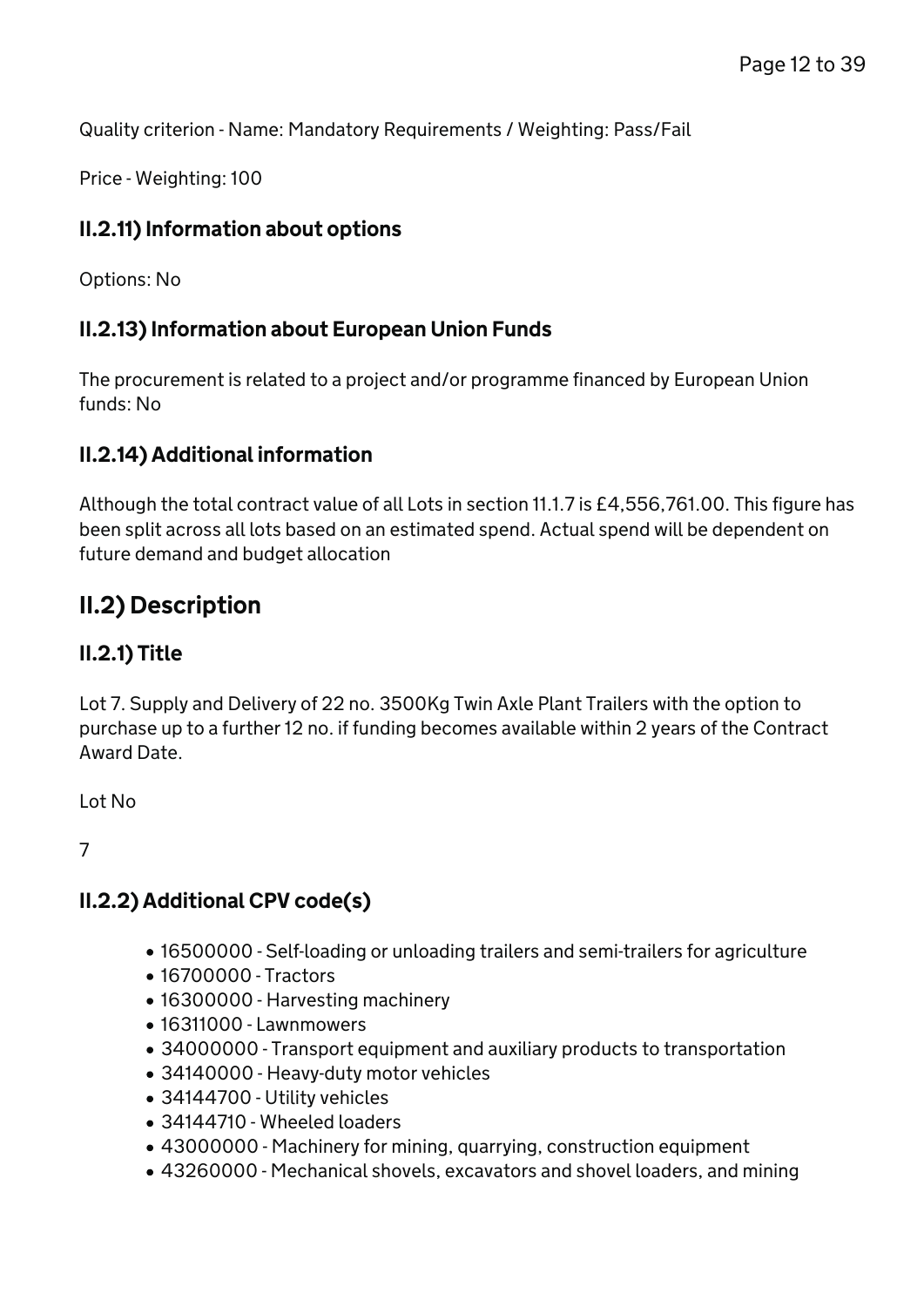machinery

- 43262100 Mechanical excavators
- 43262000 Excavating machinery

### II.2.3) Place of performance

NUTS codes

UKN - Northern Ireland

#### II.2.4) Description of the procurement

DfI Roads and Rivers have a requirement for the Supply and Delivery of various Mobile Plant and Equipment. The competition has been divided into 10 separate Lot requirements and tenderers may tender for one or more of the Lots.

#### II.2.5) Award criteria

Quality criterion - Name: Mandatory Requirements / Weighting: Pass/Fail

Price - Weighting: 100

### II.2.11) Information about options

Options: No

### II.2.13) Information about European Union Funds

The procurement is related to a project and/or programme financed by European Union funds: No

### II.2.14) Additional information

No Contract has been awarded for this Lot.

## II.2) Description

### II.2.1) Title

Lot 8. Supply and Delivery of 4 no. Skid Steer Loaders Including Planer, Sweeper / Collection Unit and Trailer with the option to purchase up to a further 4 no. if funding becomes available within 2 years of the Contract Award Date.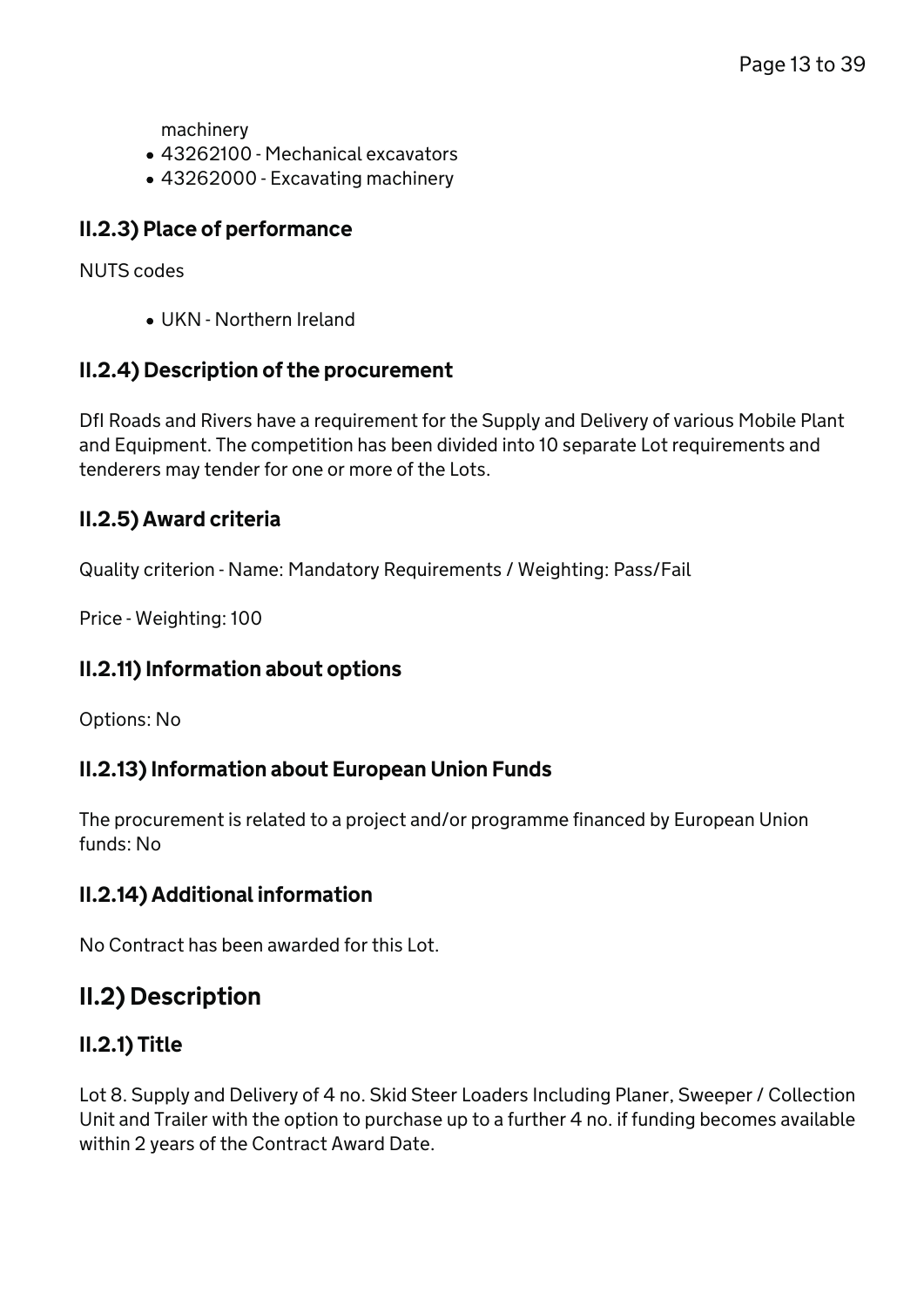Lot No

8

## II.2.2) Additional CPV code(s)

- 16500000 Self-loading or unloading trailers and semi-trailers for agriculture
- 16700000 Tractors
- 16300000 Harvesting machinery
- 16311000 Lawnmowers
- 34000000 Transport equipment and auxiliary products to transportation
- 34140000 Heavy-duty motor vehicles
- 34144700 Utility vehicles
- 34144710 Wheeled loaders
- 43000000 Machinery for mining, quarrying, construction equipment
- 43260000 Mechanical shovels, excavators and shovel loaders, and mining machinery
- 43262100 Mechanical excavators
- 43262000 Excavating machinery

### II.2.3) Place of performance

NUTS codes

UKN - Northern Ireland

### II.2.4) Description of the procurement

DfI Roads and Rivers have a requirement for the Supply and Delivery of various Mobile Plant and Equipment. The competition has been divided into 10 separate Lot requirements and tenderers may tender for one or more of the Lots.

## II.2.5) Award criteria

Quality criterion - Name: Mandatory Requirements / Weighting: Pass/Fail

Price - Weighting: 100

## II.2.11) Information about options

Options: No

### II.2.13) Information about European Union Funds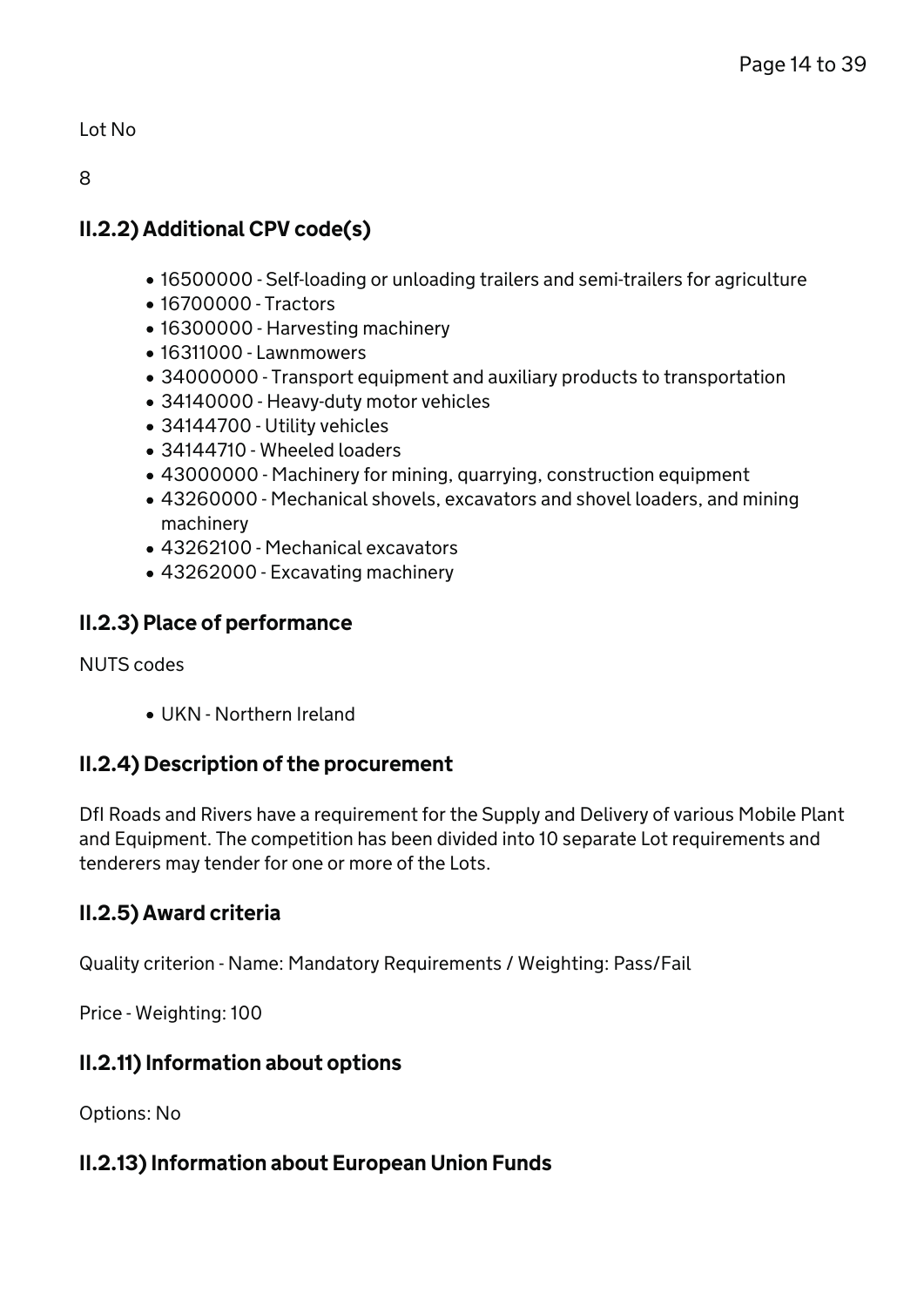The procurement is related to a project and/or programme financed by European Union funds: No

### II.2.14) Additional information

Although the total contract value of all Lots in section 11.1.7 is £4,556,761.00. This figure has been split across all lots based on an estimated spend. Actual spend will be dependent on future demand and budget allocation

# II.2) Description

### II.2.1) Title

Lot 9. Supply and Delivery of 12 no. Mini Excavators operating weight between 2400kg and 2650KG Including manual quick hitch and 600mm bucket excluding driver with the option to purchase up to a further 4 no. if funding becomes available within 2 years of the Contract Award Date.

Lot No

 $\mathsf{Q}$ 

## II.2.2) Additional CPV code(s)

- 16500000 Self-loading or unloading trailers and semi-trailers for agriculture
- 16700000 Tractors
- 16300000 Harvesting machinery
- 16311000 Lawnmowers
- 34000000 Transport equipment and auxiliary products to transportation
- 34140000 Heavy-duty motor vehicles
- 34144700 Utility vehicles
- 34144710 Wheeled loaders
- 43000000 Machinery for mining, quarrying, construction equipment
- 43260000 Mechanical shovels, excavators and shovel loaders, and mining machinery
- 43262100 Mechanical excavators
- 43262000 Excavating machinery

### II.2.3) Place of performance

NUTS codes

UKN - Northern Ireland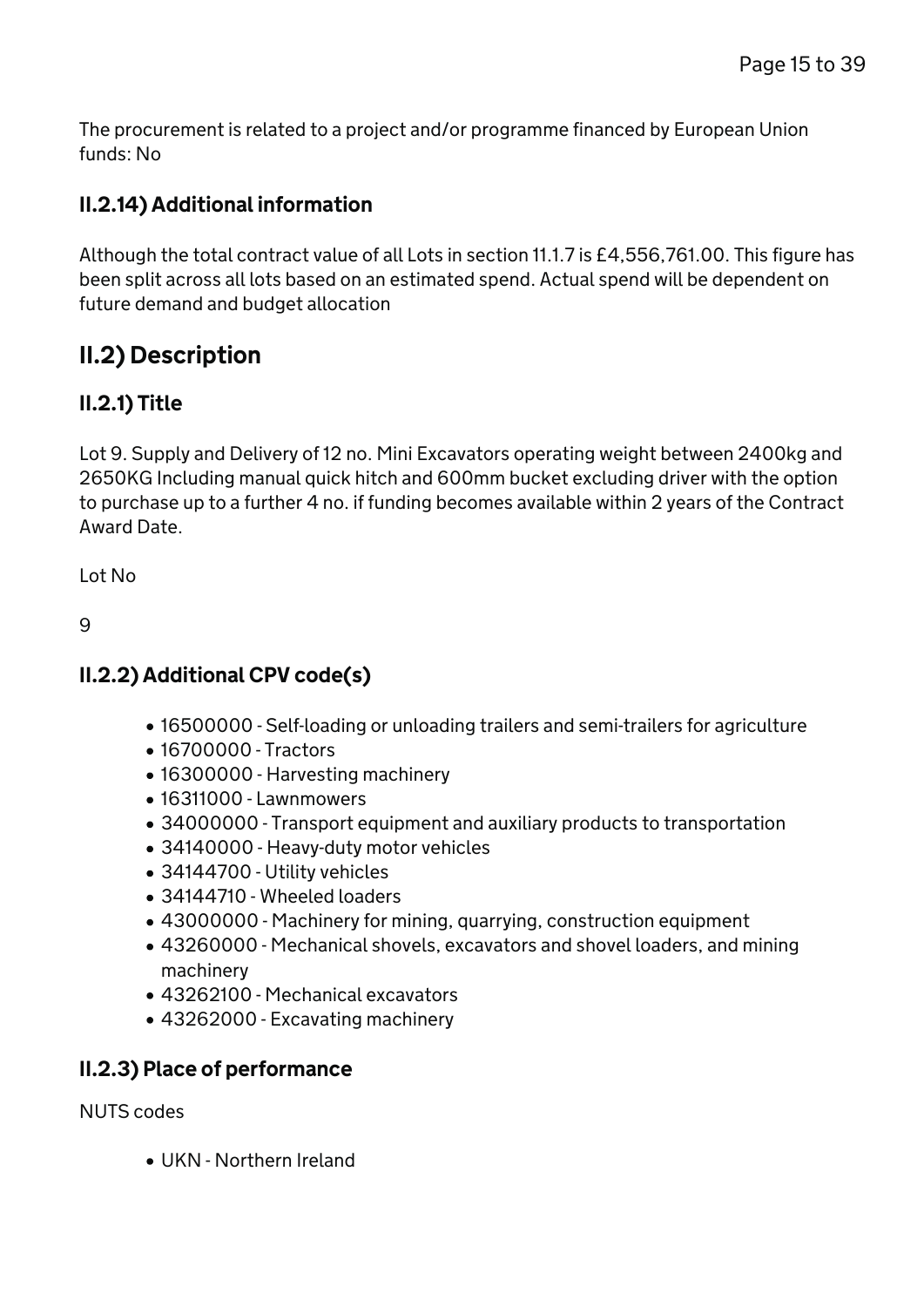### II.2.4) Description of the procurement

DfI Roads and Rivers have a requirement for the Supply and Delivery of various Mobile Plant and Equipment. The competition has been divided into 10 separate Lot requirements and tenderers may tender for one or more of the Lots.

### II.2.5) Award criteria

Quality criterion - Name: Mandatory Requirements / Weighting: Pass/Fail

Price - Weighting: 100

#### II.2.11) Information about options

Options: No

### II.2.13) Information about European Union Funds

The procurement is related to a project and/or programme financed by European Union funds: No

### II.2.14) Additional information

Although the total contract value of all Lots in section 11.1.7 is £4,556,761.00. This figure has been split across all lots based on an estimated spend. Actual spend will be dependent on future demand and budget allocation

## II.2) Description

### II.2.1) Title

Lot 10. Supply and delivery of 5 no. Tractors with front loaders with the option to purchase up to a further 8 no. if funding becomes available within 2 years of the Contract Award Date.

Lot No

10

### II.2.2) Additional CPV code(s)

- 16500000 Self-loading or unloading trailers and semi-trailers for agriculture
- 16700000 Tractors
- 16300000 Harvesting machinery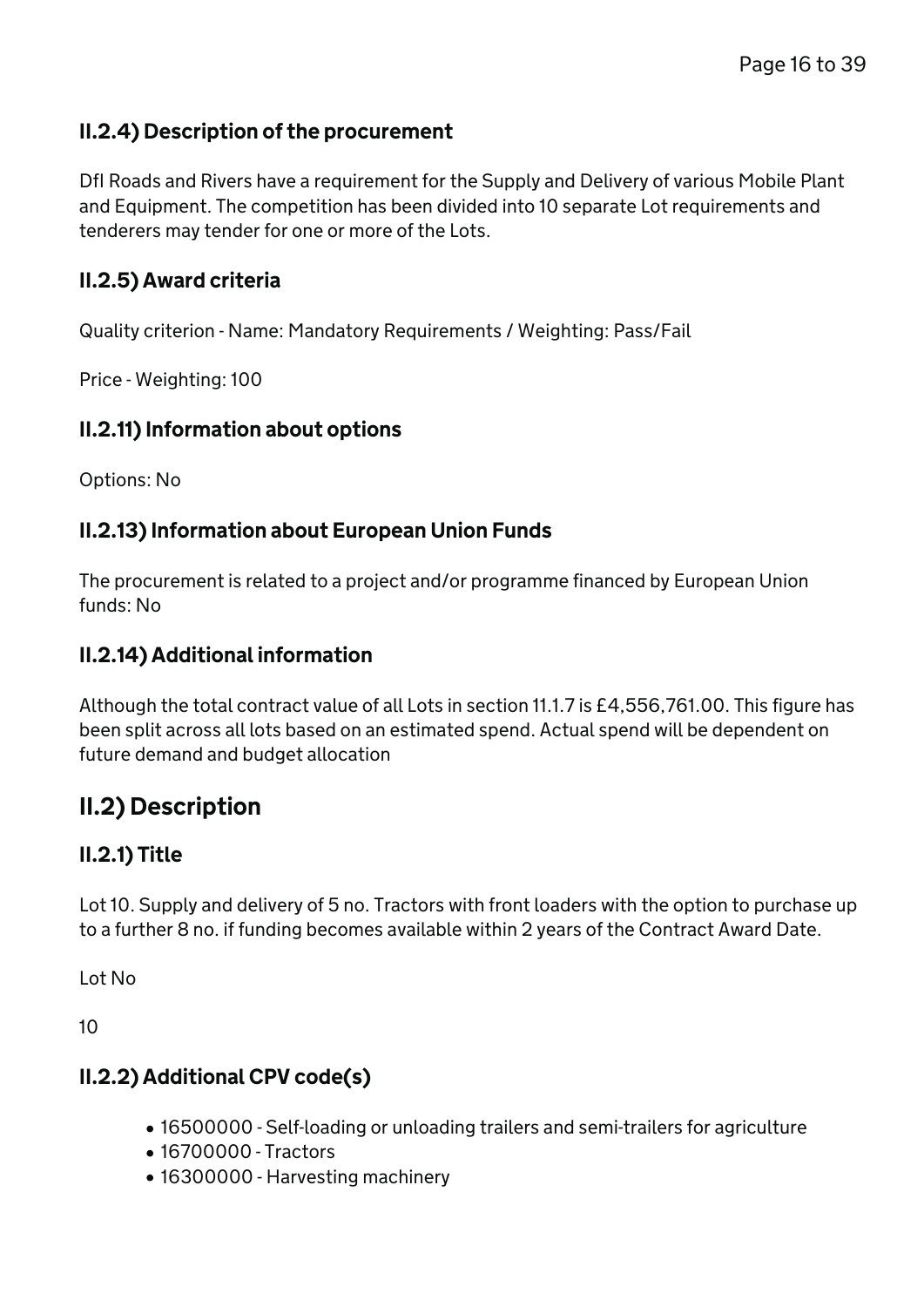- $\bullet$  16311000 Lawnmowers
- 34000000 Transport equipment and auxiliary products to transportation
- 34140000 Heavy-duty motor vehicles
- 34144700 Utility vehicles
- 34144710 Wheeled loaders
- 43000000 Machinery for mining, quarrying, construction equipment
- 43260000 Mechanical shovels, excavators and shovel loaders, and mining machinery
- 43262100 Mechanical excavators
- 43262000 Excavating machinery

### II.2.3) Place of performance

NUTS codes

UKN - Northern Ireland

#### II.2.4) Description of the procurement

DfI Roads and Rivers have a requirement for the Supply and Delivery of various Mobile Plant and Equipment. The competition has been divided into 10 separate Lot requirements and tenderers may tender for one or more of the Lots.

#### II.2.5) Award criteria

Quality criterion - Name: Mandatory Requirements / Weighting: Pass/Fail

Price - Weighting: 100

#### II.2.11) Information about options

Options: No

#### II.2.13) Information about European Union Funds

The procurement is related to a project and/or programme financed by European Union funds: No

### II.2.14) Additional information

Although the total contract value of all Lots in section 11.1.7 is £4,556,761.00. This figure has been split across all lots based on an estimated spend. Actual spend will be dependent on future demand and budget allocation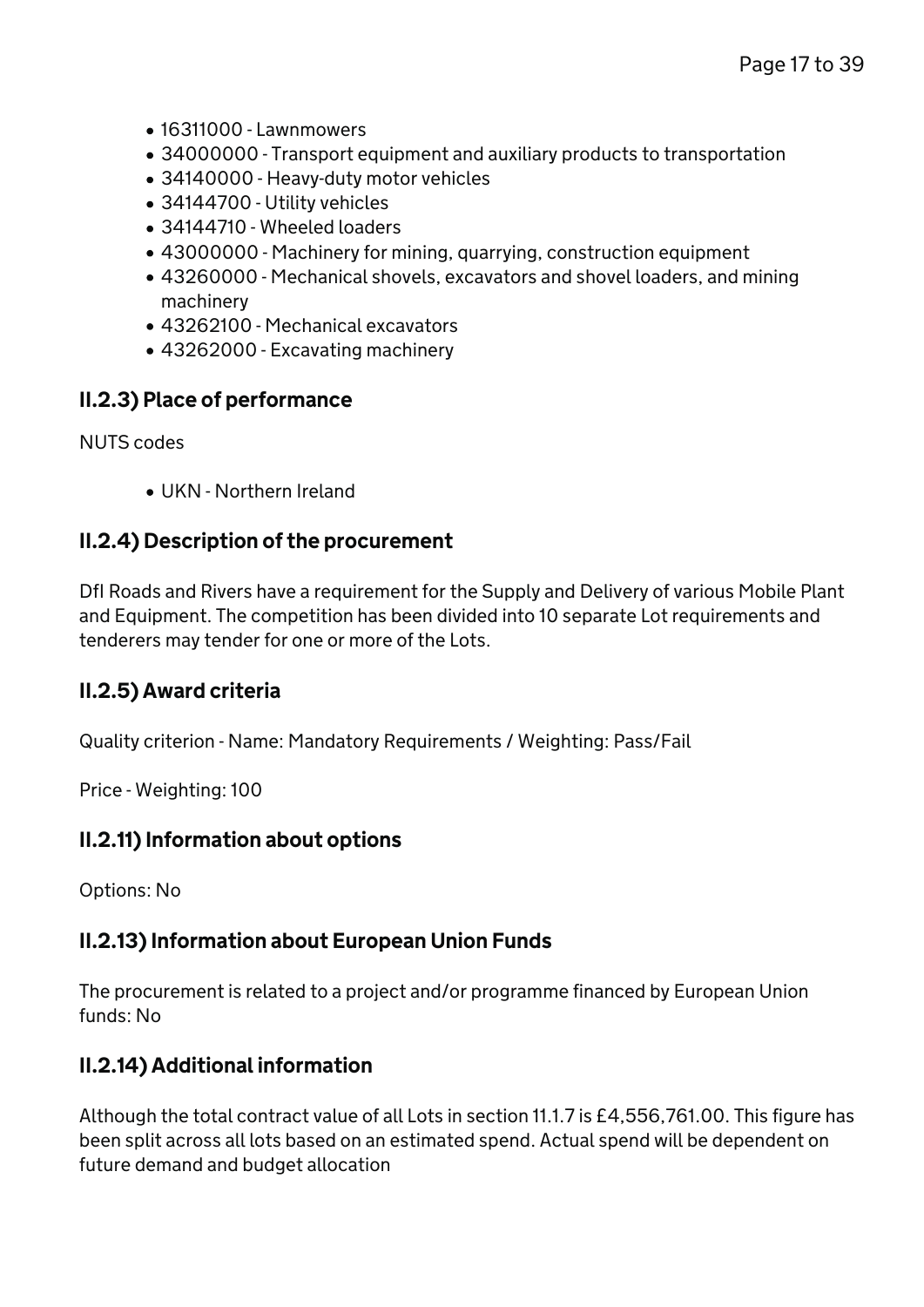# Section IV. Procedure

## IV.1) Description

### IV.1.1) Type of procedure

Open procedure

### IV.1.8) Information about the Government Procurement Agreement (GPA)

The procurement is covered by the Government Procurement Agreement: Yes

## IV.2) Administrative information

# IV.2.1) Previous publication concerning this procedure

Notice number: [2021/S 000-021676](/Notice/021676-2021)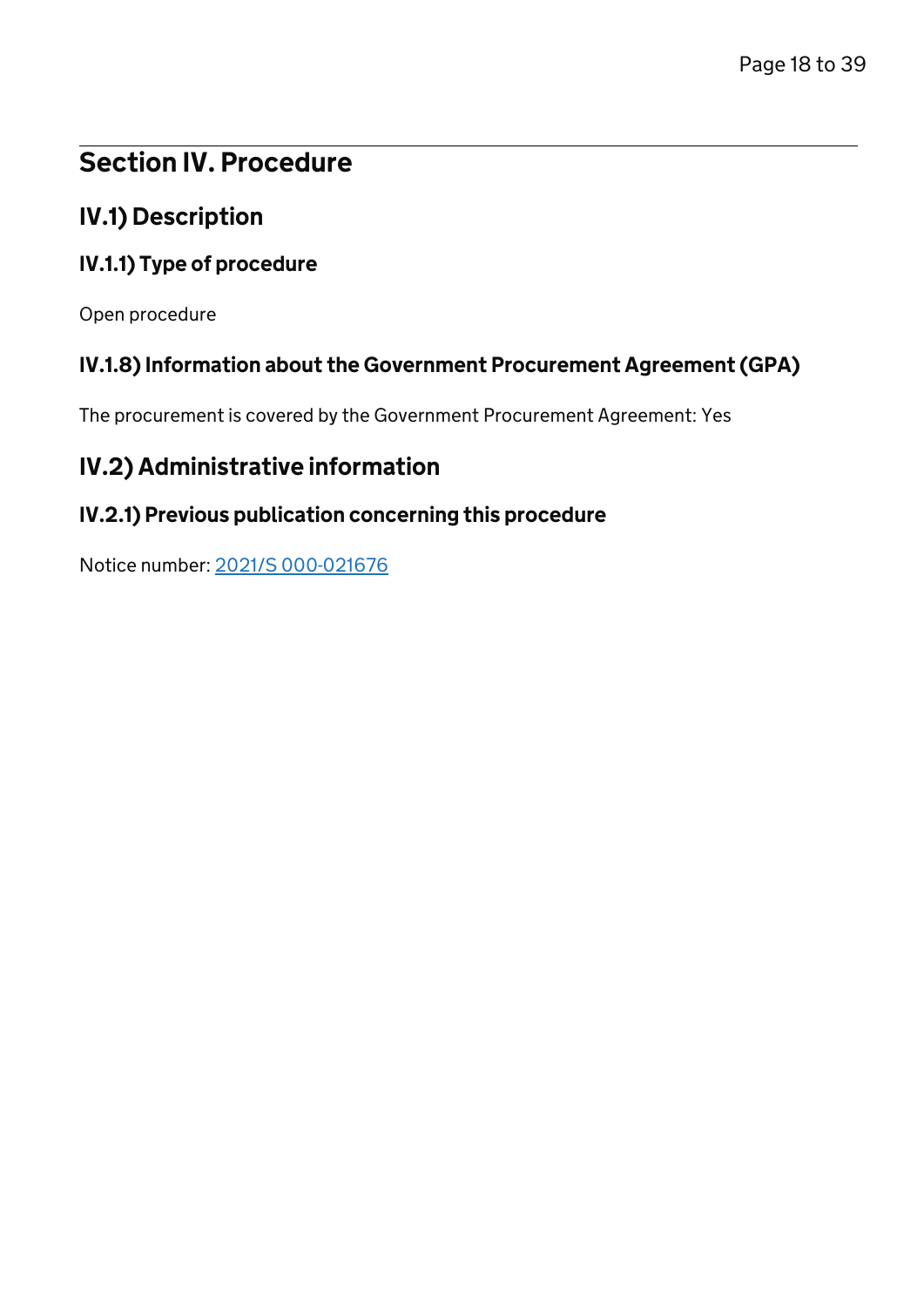# Contract No

1

# Lot No

1

# Title

Lot 1. Supply and Delivery of 6 no. 4 x 4 Wheeled Loaders (with the option to purchase up to a further 4 no. if funding becomes available within 2 years of the Contract Award Date.)

A contract/lot is awarded: Yes

# V.2) Award of contract

### V.2.1) Date of conclusion of the contract

7 December 2021

### V.2.2) Information about tenders

Number of tenders received: 15

Number of tenders received from SMEs: 1

Number of tenders received from tenderers from other EU Member States: 0

Number of tenders received from tenderers from non-EU Member States: 1

Number of tenders received by electronic means: 15

The contract has been awarded to a group of economic operators: No

### V.2.3) Name and address of the contractor

JOHNSTON GILPIN CO LTD

7B Lisnoe Road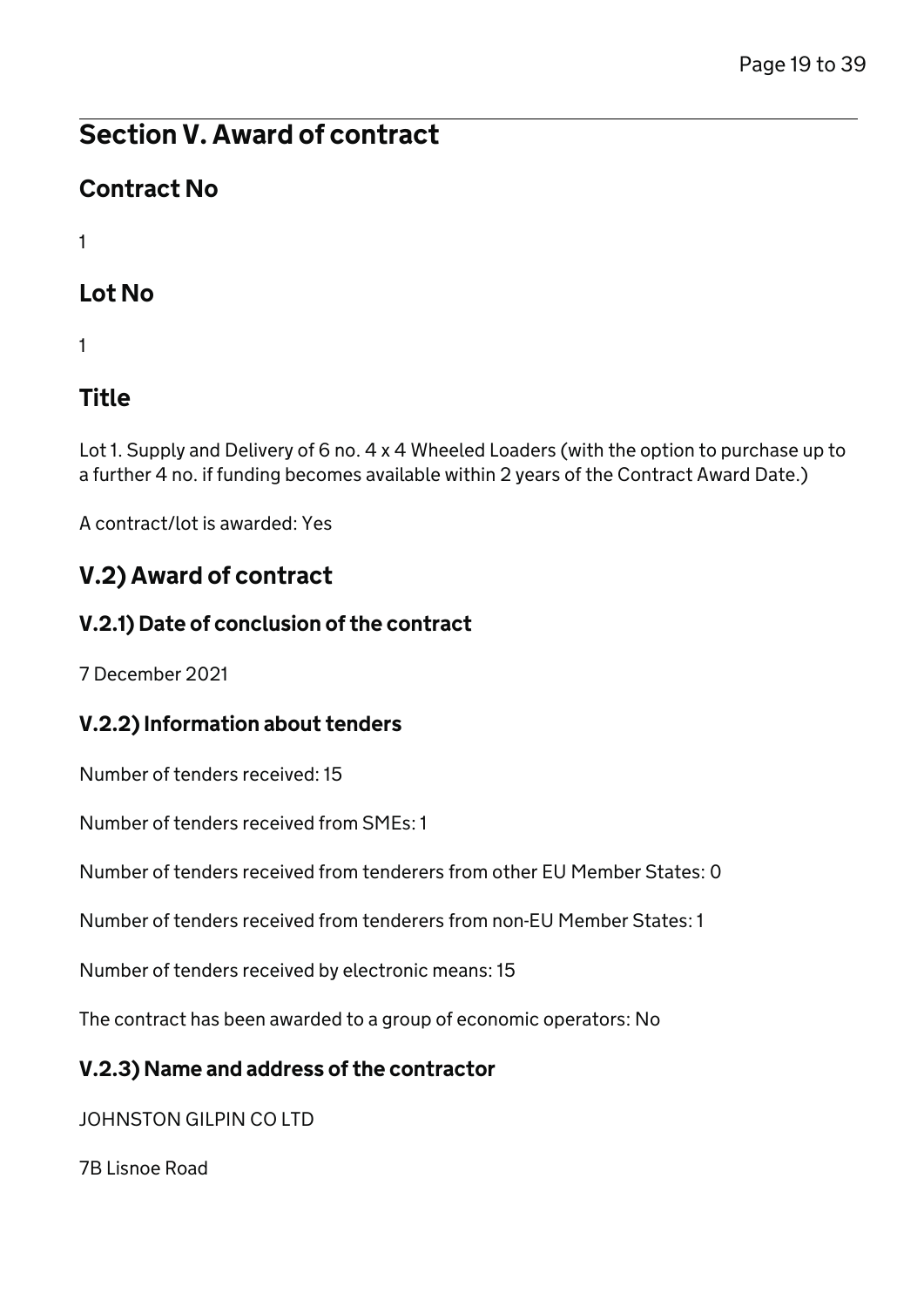**LISBURN** 

BT27 5LT

Email

[info@johnstongilpin.co.uk](mailto:info@johnstongilpin.co.uk)

**Country** 

United Kingdom

NUTS code

UK - United Kingdom

Internet address

<https://etendersni.gov.uk/epps>

The contractor is an SME

Yes

## V.2.4) Information on value of contract/lot (excluding VAT)

Initial estimated total value of the contract/lot: £1,013,410

Total value of the contract/lot: £1,013,410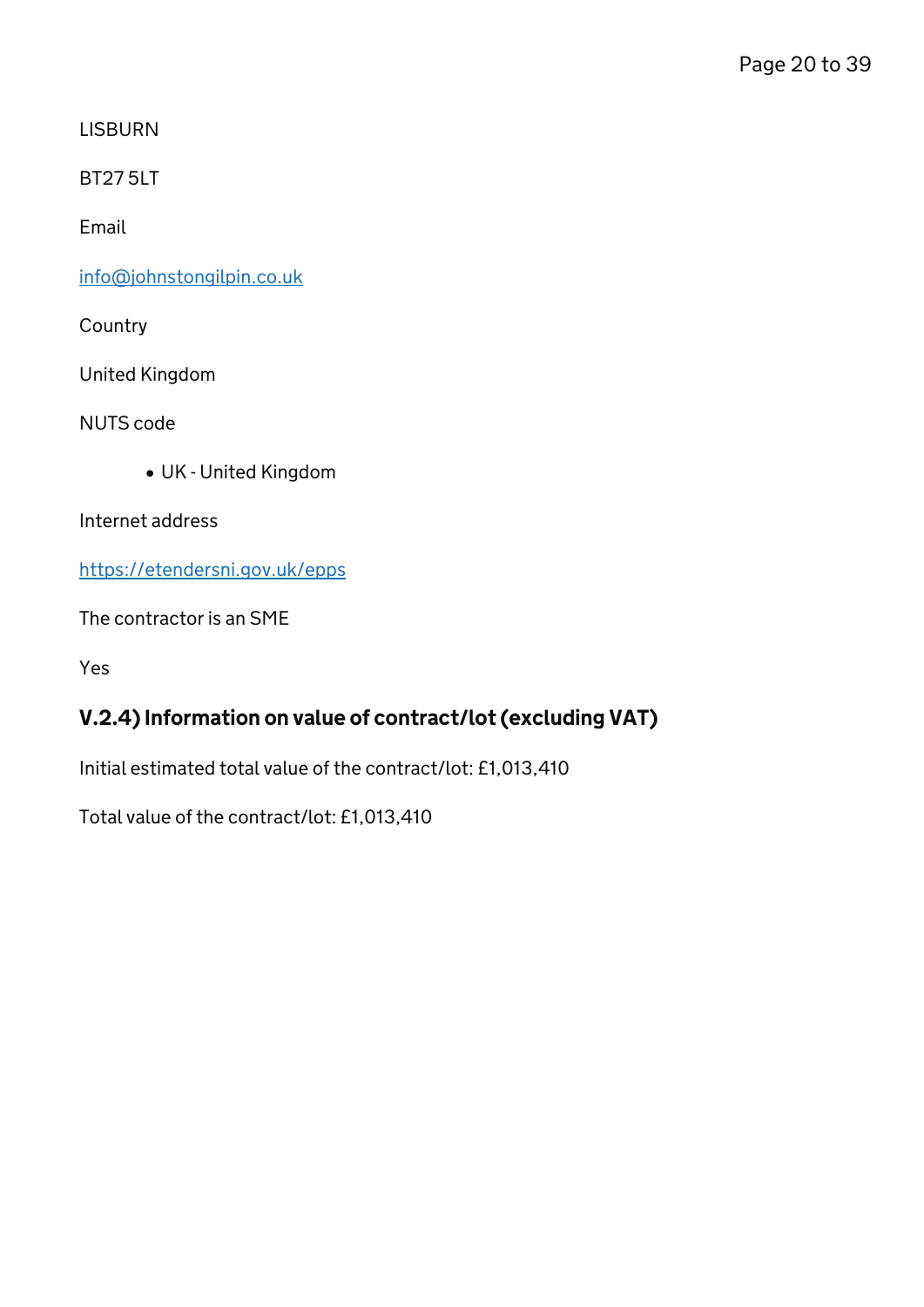# Contract No

 $\mathcal{D}$ 

# Lot No

 $\mathcal{D}$ 

# Title

Lot 2. Supply and Delivery of 24 no. 4 WD Tractors (70 Kw) with option for Loader (with the potential to purchase up to a further 12 no. if funding becomes available within 2 years of the Contract Award Date.)

A contract/lot is awarded: Yes

# V.2) Award of contract

## V.2.1) Date of conclusion of the contract

7 December 2021

## V.2.2) Information about tenders

Number of tenders received: 15

Number of tenders received from SMEs: 1

Number of tenders received from tenderers from other EU Member States: 0

Number of tenders received from tenderers from non-EU Member States: 1

Number of tenders received by electronic means: 15

The contract has been awarded to a group of economic operators: No

## V.2.3) Name and address of the contractor

DA FORGIE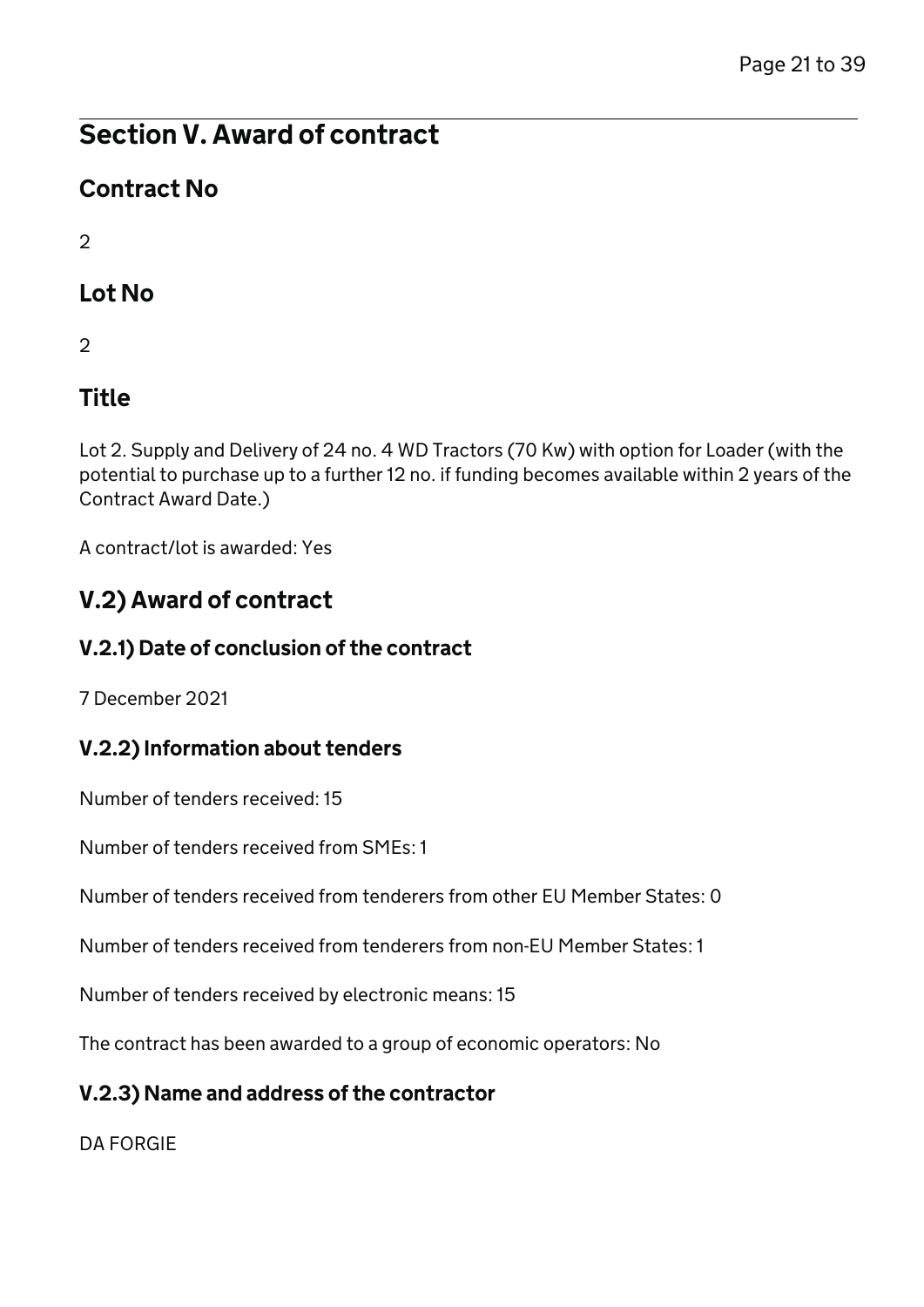16 Seacoast Road

Limavady

BT49 9DW

Email

[info@forgie.com](mailto:info@forgie.com)

**Country** 

United Kingdom

NUTS code

UK - United Kingdom

Internet address

<https://etendersni.gov.uk/epps>

The contractor is an SME

Yes

## V.2.4) Information on value of contract/lot (excluding VAT)

Initial estimated total value of the contract/lot: £1,548,000

Total value of the contract/lot: £1,548,000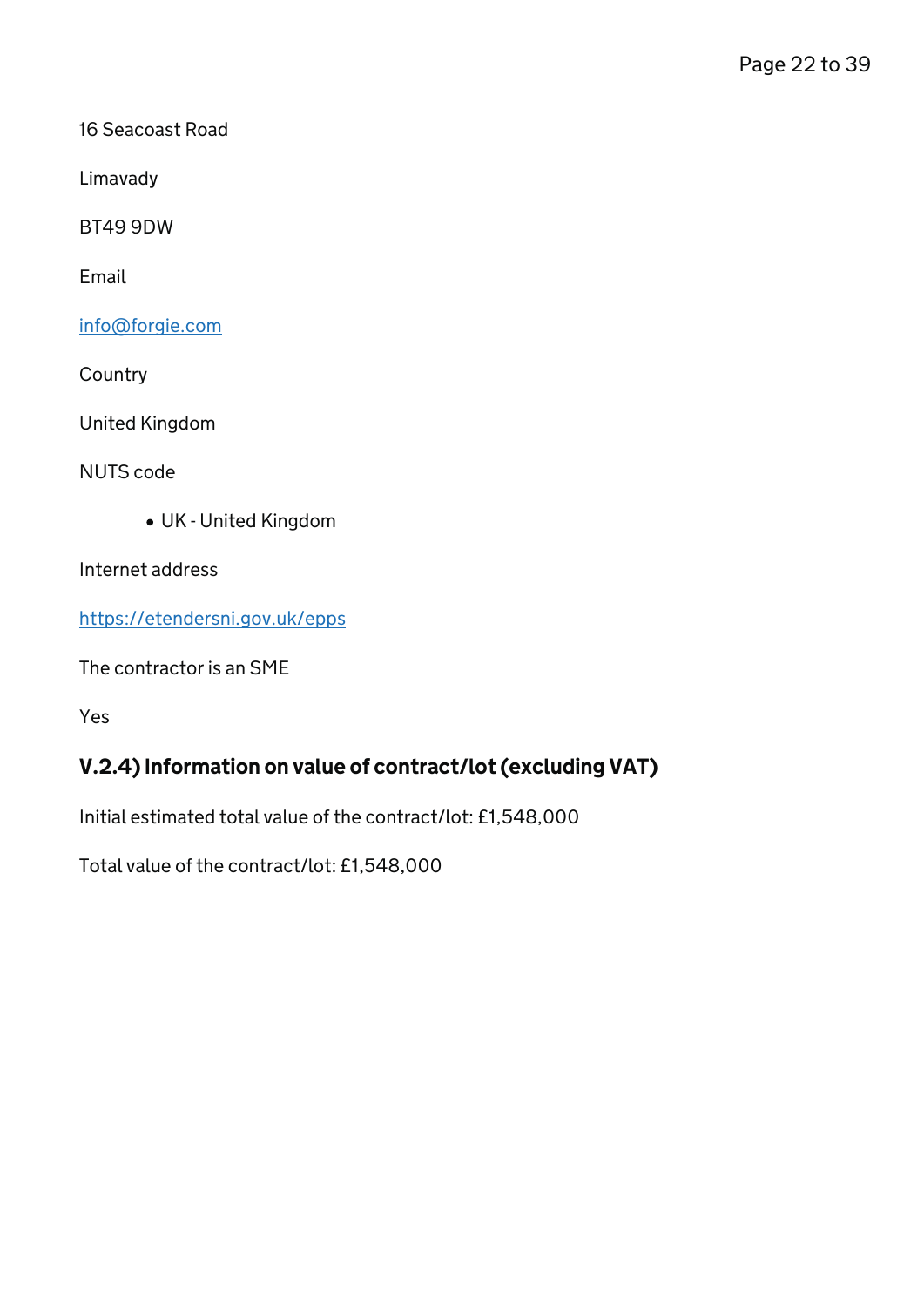# Contract No

3

# Lot No

3

# Title

Lot 3. Supply and Delivery of 15 no. Heavy Duty Rear Mounted Side Arm Type Flail Verge Mowers (with the option to purchase up to a further 12 no. if funding becomes available within 2 years of the Contract Award Date.)

A contract/lot is awarded: Yes

# V.2) Award of contract

## V.2.1) Date of conclusion of the contract

7 December 2021

## V.2.2) Information about tenders

Number of tenders received: 15

Number of tenders received from SMEs: 1

Number of tenders received from tenderers from other EU Member States: 0

Number of tenders received from tenderers from non-EU Member States: 1

Number of tenders received by electronic means: 15

The contract has been awarded to a group of economic operators: No

## V.2.3) Name and address of the contractor

Laird Grass Machinery Limited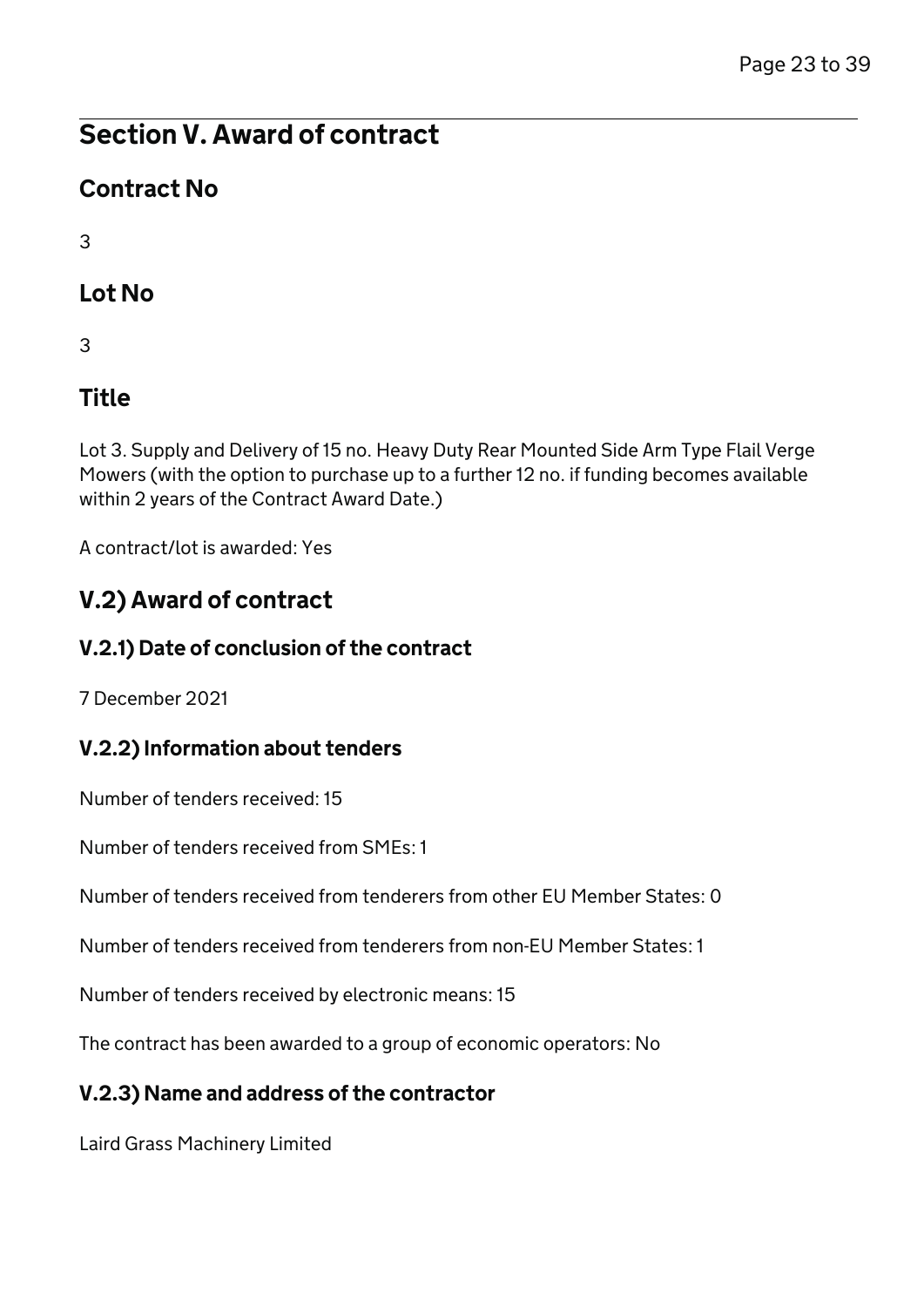5a Island Road Lower, Ballycarry, Carrickfergus. Co Antrim

**Carrickfergus** 

BT38 9HB

Email

[sales@lairdgrassmachinery.co.uk](mailto:sales@lairdgrassmachinery.co.uk)

**Country** 

United Kingdom

NUTS code

UK - United Kingdom

Internet address

<https://etendersni.gov.uk/epps>

The contractor is an SME

Yes

### V.2.4) Information on value of contract/lot (excluding VAT)

Initial estimated total value of the contract/lot: £604,665

Total value of the contract/lot: £604,665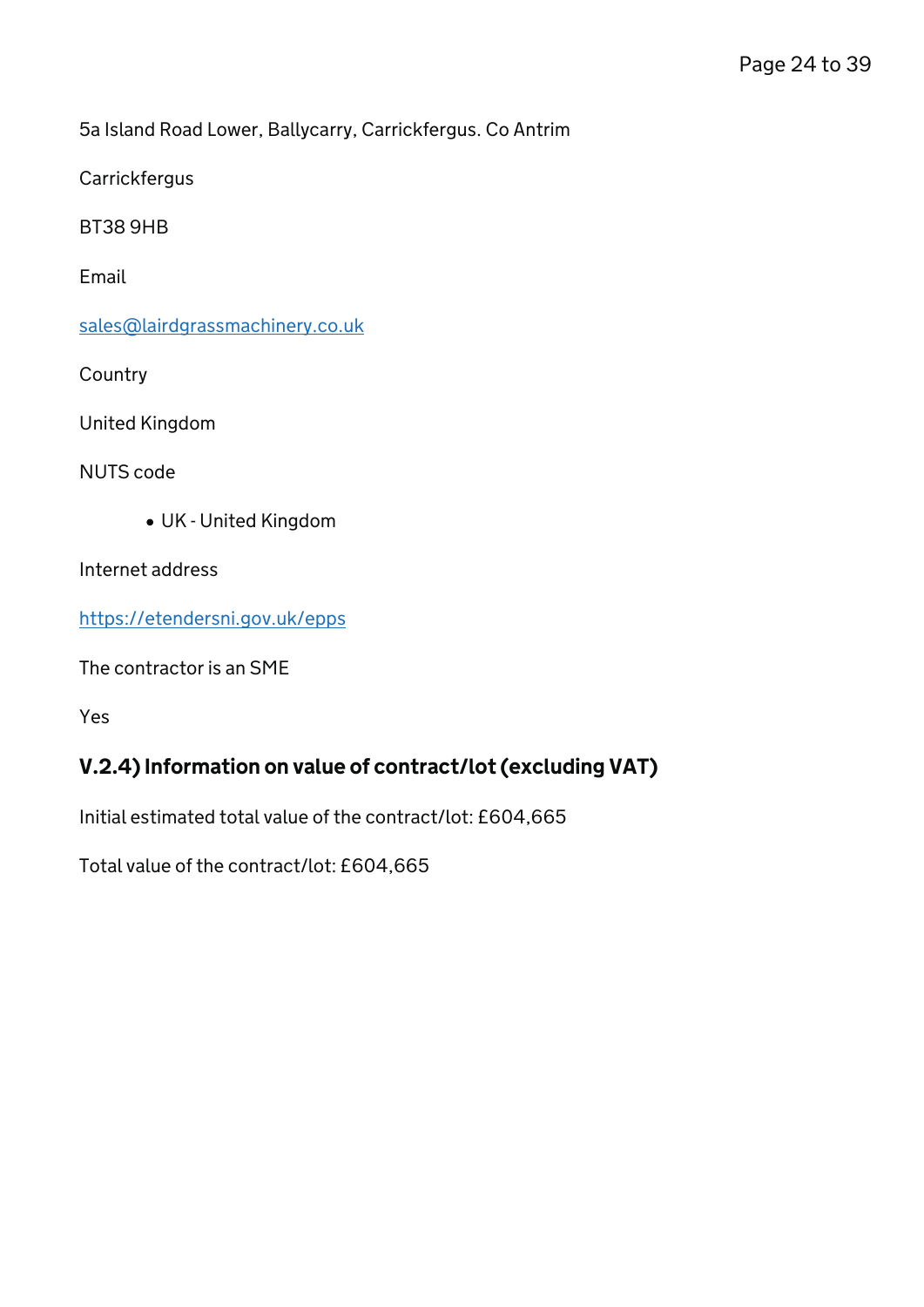# Contract No

 $\Delta$ 

# Lot No

4

# Title

Lot 4. Supply and Delivery of 5 no. Tractor Rear Mounted Commercial Grade Flail Mowers (with the option to purchase up to a further 3 no. if funding becomes available within 2 years of the Contract Award Date.)

A contract/lot is awarded: Yes

# V.2) Award of contract

## V.2.1) Date of conclusion of the contract

7 December 2021

## V.2.2) Information about tenders

Number of tenders received: 15

Number of tenders received from SMEs: 1

Number of tenders received from tenderers from other EU Member States: 0

Number of tenders received from tenderers from non-EU Member States: 1

Number of tenders received by electronic means: 15

The contract has been awarded to a group of economic operators: No

## V.2.3) Name and address of the contractor

BURKES OF CORNASCRIEBE 2014 LTD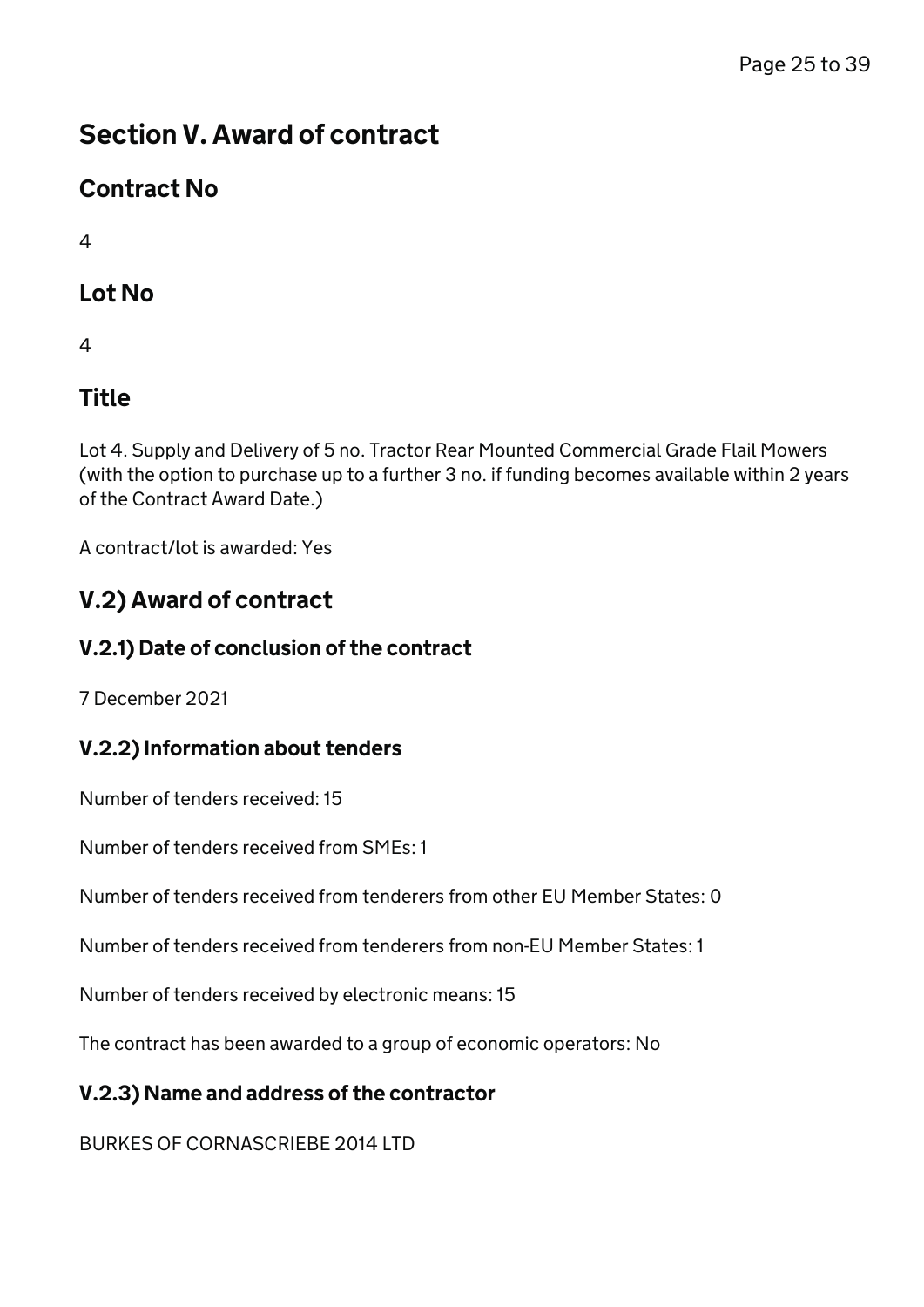#### 151 MARKETHILL ROAD

CRAIGAVON

BT62 3SL

Email

[lindsay.burke@burkes-ltd.co.uk](mailto:lindsay.burke@burkes-ltd.co.uk)

**Country** 

United Kingdom

NUTS code

UK - United Kingdom

Internet address

<https://etendersni.gov.uk/epps>

The contractor is an SME

Yes

## V.2.4) Information on value of contract/lot (excluding VAT)

Initial estimated total value of the contract/lot: £31,744

Total value of the contract/lot: £31,744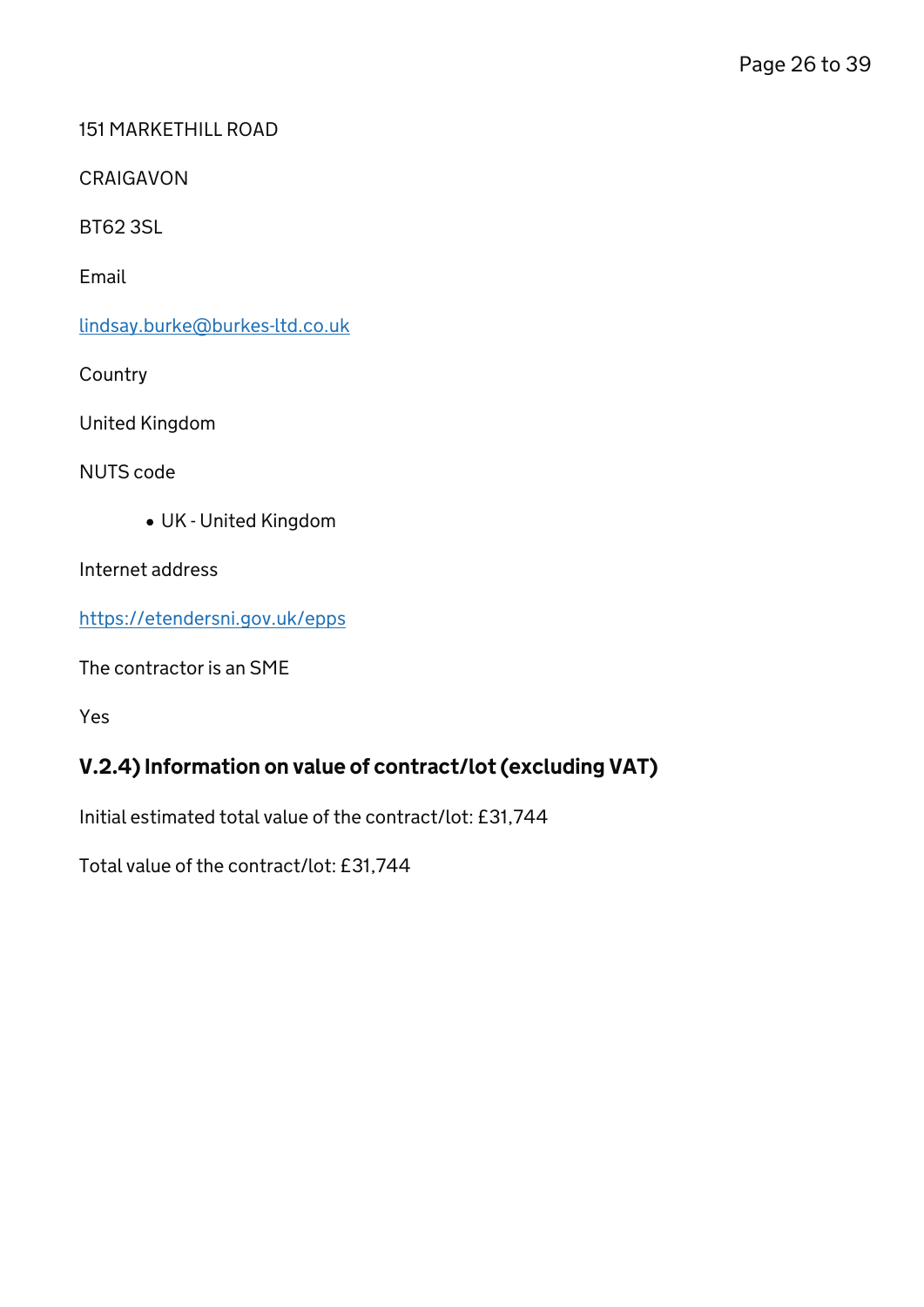# Contract No

5

# Lot No

5

# Title

Lot 5. Supply and Delivery of 2 no. Compact Tractor Rear Mounted Commercial Grade Flail Mowers (with the option to purchase up to a further 2 no. if funding becomes available within 2 years of the Contract Award Date.)

A contract/lot is awarded: Yes

# V.2) Award of contract

## V.2.1) Date of conclusion of the contract

7 December 2021

## V.2.2) Information about tenders

Number of tenders received: 15

Number of tenders received from SMEs: 1

Number of tenders received from tenderers from other EU Member States: 0

Number of tenders received from tenderers from non-EU Member States: 1

Number of tenders received by electronic means: 15

The contract has been awarded to a group of economic operators: No

## V.2.3) Name and address of the contractor

BURKES OF CORNASCRIEBE 2014 LTD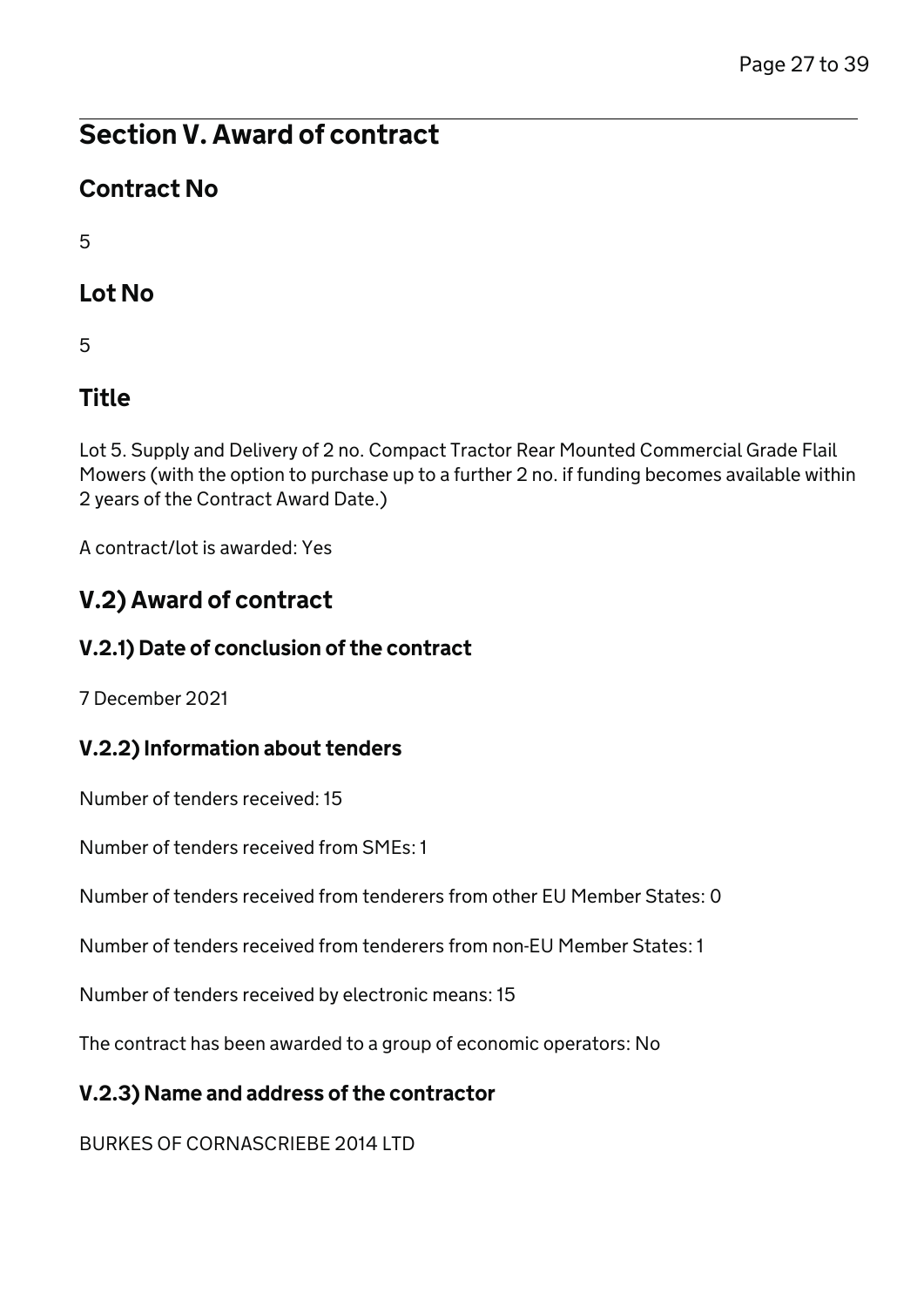#### 151 MARKETHILL ROAD

CRAIGAVON

BT62 3SL

Email

[lindsay.burke@burkes-ltd.co.uk](mailto:lindsay.burke@burkes-ltd.co.uk)

**Country** 

United Kingdom

NUTS code

UK - United Kingdom

Internet address

<https://etendersni.gov.uk/epps>

The contractor is an SME

Yes

### V.2.4) Information on value of contract/lot (excluding VAT)

Initial estimated total value of the contract/lot: £13,152

Total value of the contract/lot: £13,152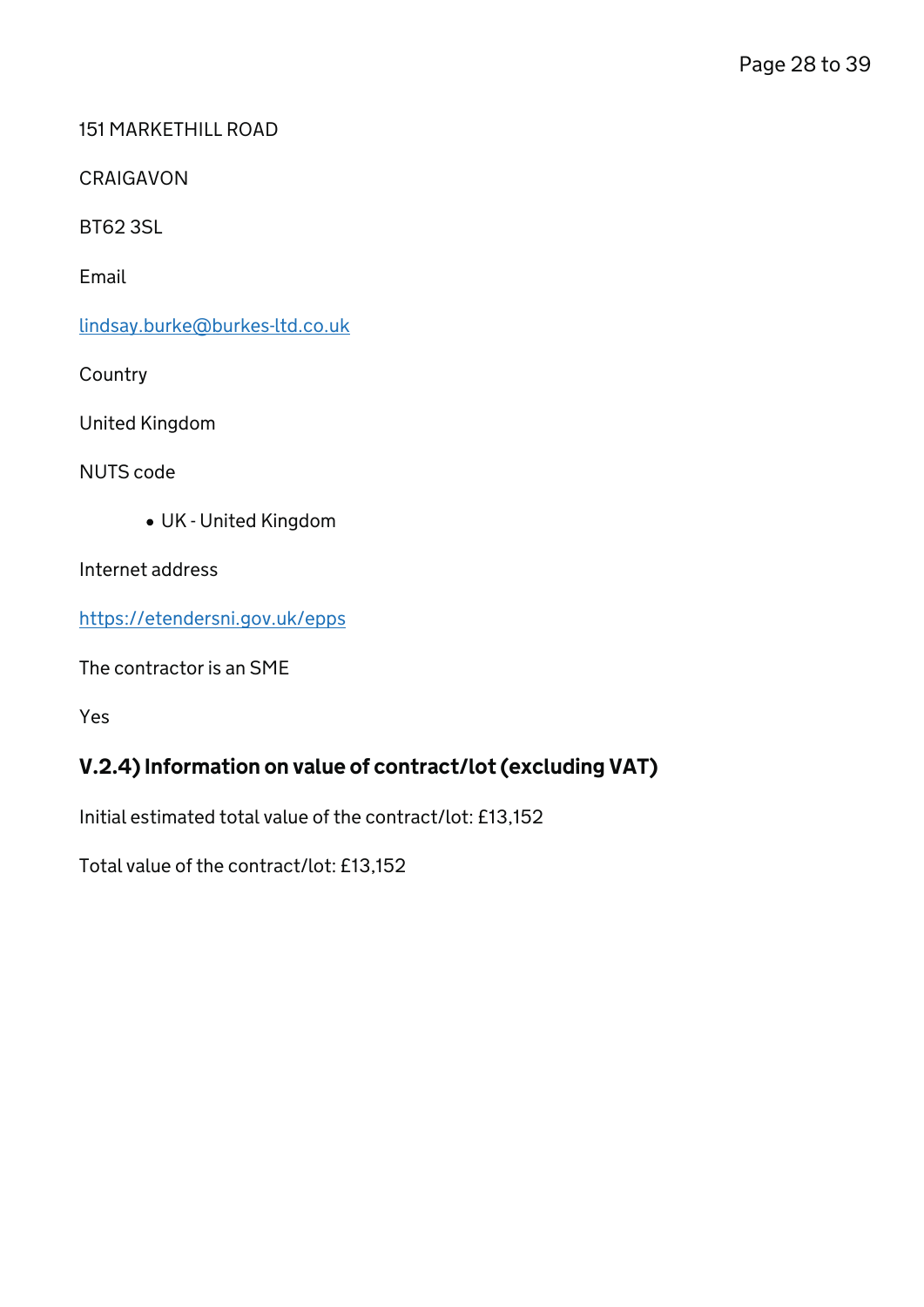# Contract No

6

# Lot No

6

# Title

Lot 6. Supply and Delivery of 22 no. Ride on Tandem Rollers (with the option to purchase up to a further 12 no. if funding becomes available within 2 years of the Contract Award Date.)

A contract/lot is awarded: Yes

# V.2) Award of contract

## V.2.1) Date of conclusion of the contract

7 December 2021

## V.2.2) Information about tenders

Number of tenders received: 15

Number of tenders received from SMEs: 1

Number of tenders received from tenderers from other EU Member States: 0

Number of tenders received from tenderers from non-EU Member States: 1

Number of tenders received by electronic means: 15

The contract has been awarded to a group of economic operators: No

## V.2.3) Name and address of the contractor

Dennison Commercials Ltd

37 Hillhead Road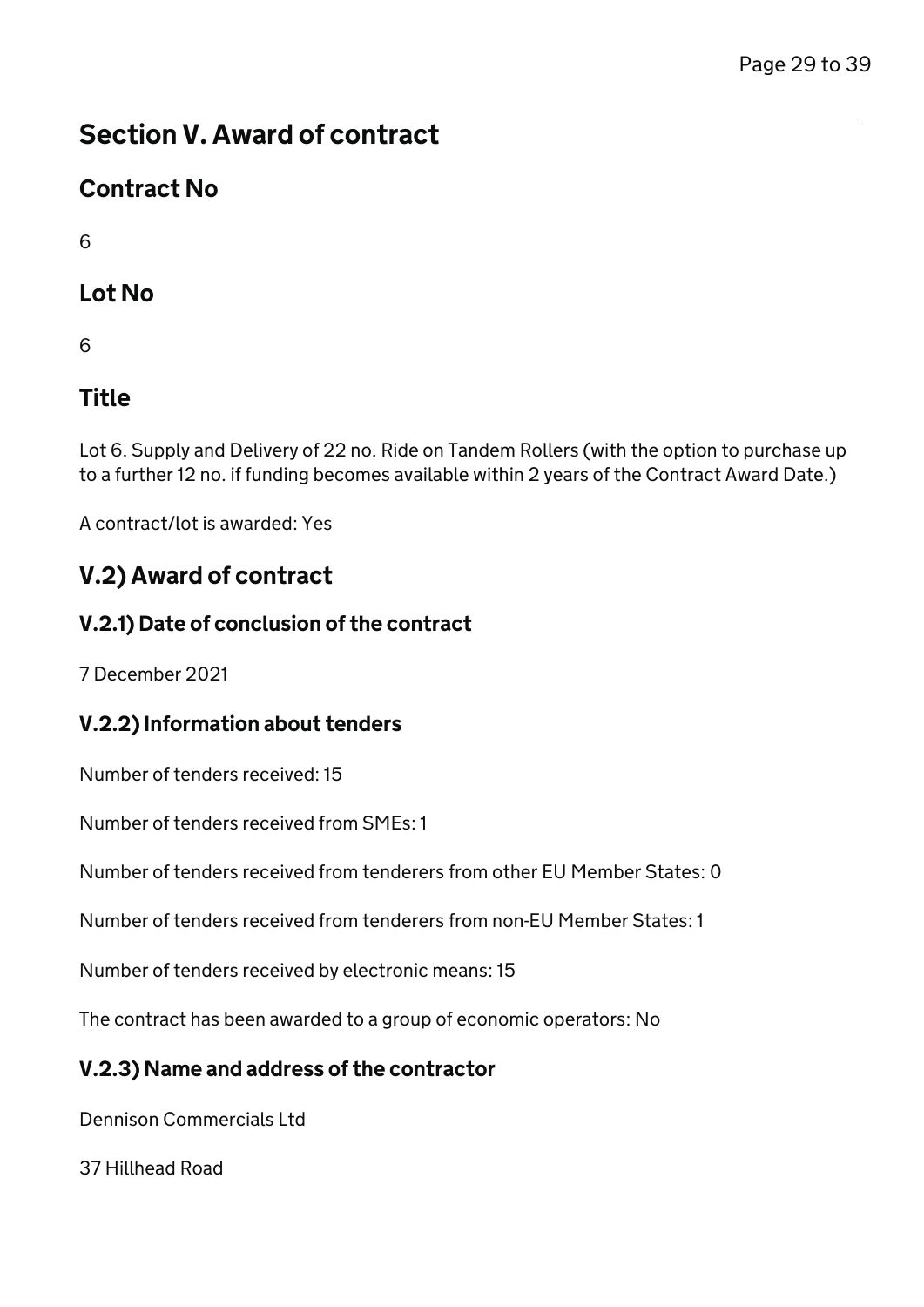BALLYCLARE

BT39 9DS

Email

[laura.reeve@dennisons.co.uk](mailto:laura.reeve@dennisons.co.uk)

**Country** 

United Kingdom

NUTS code

UK - United Kingdom

Internet address

<https://etendersni.gov.uk/epps>

The contractor is an SME

Yes

## V.2.4) Information on value of contract/lot (excluding VAT)

Initial estimated total value of the contract/lot: £523,430

Total value of the contract/lot: £523,430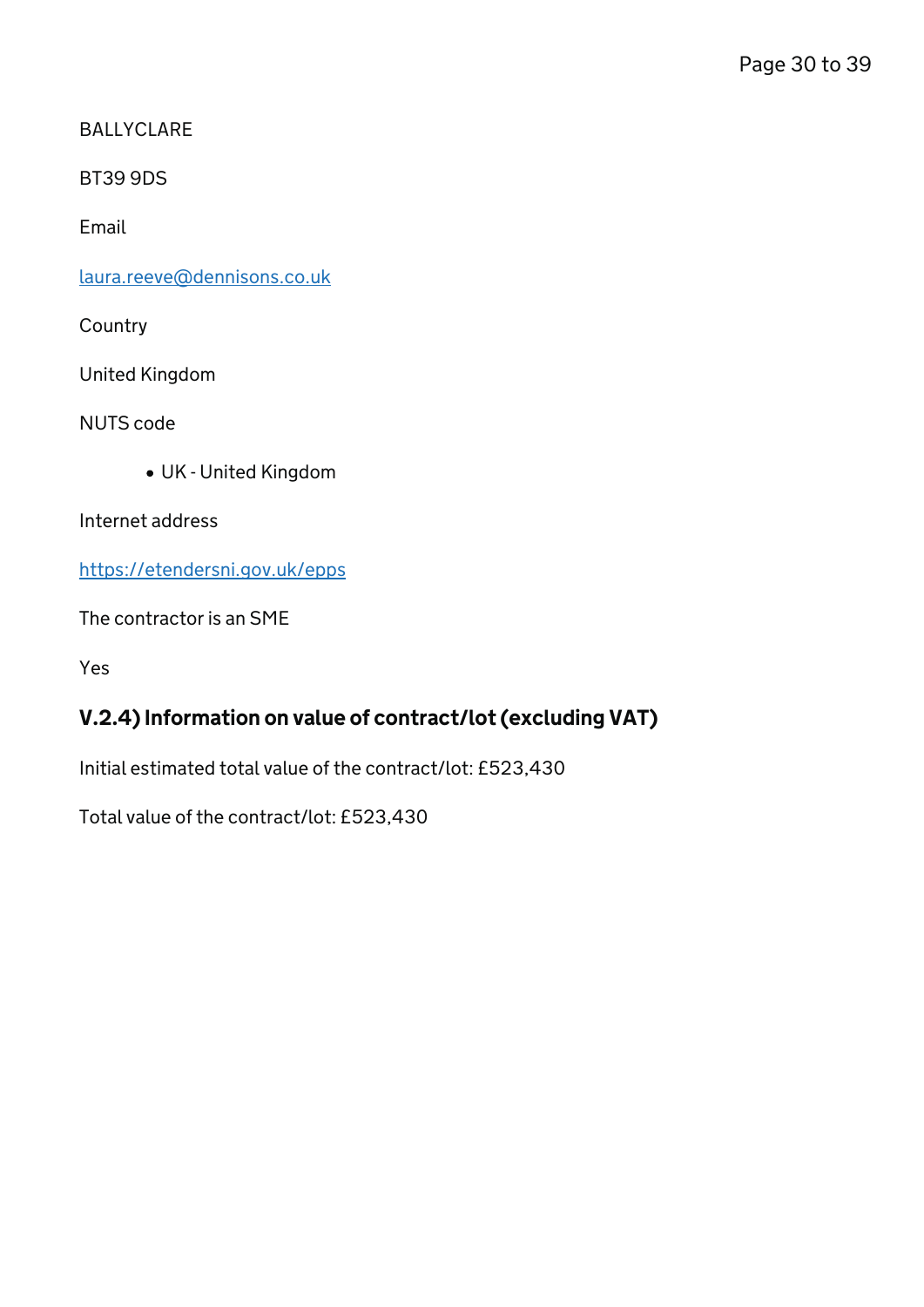# Contract No

7

# Lot No

7

# Title

Lot 7. Supply and Delivery of 22 no. 3500Kg Twin Axle Plant Trailers (with the option to purchase up to a further 12 no. if funding becomes available within 2 years of the Contract Award Date.)

A contract/lot is awarded: Yes

# V.2) Award of contract

## V.2.1) Date of conclusion of the contract

7 December 2021

## V.2.2) Information about tenders

Number of tenders received: 15

Number of tenders received from SMEs: 1

Number of tenders received from tenderers from other EU Member States: 0

Number of tenders received from tenderers from non-EU Member States: 1

Number of tenders received by electronic means: 15

The contract has been awarded to a group of economic operators: No

## V.2.3) Name and address of the contractor

Please note no Contract has been awarded for this specific Lot.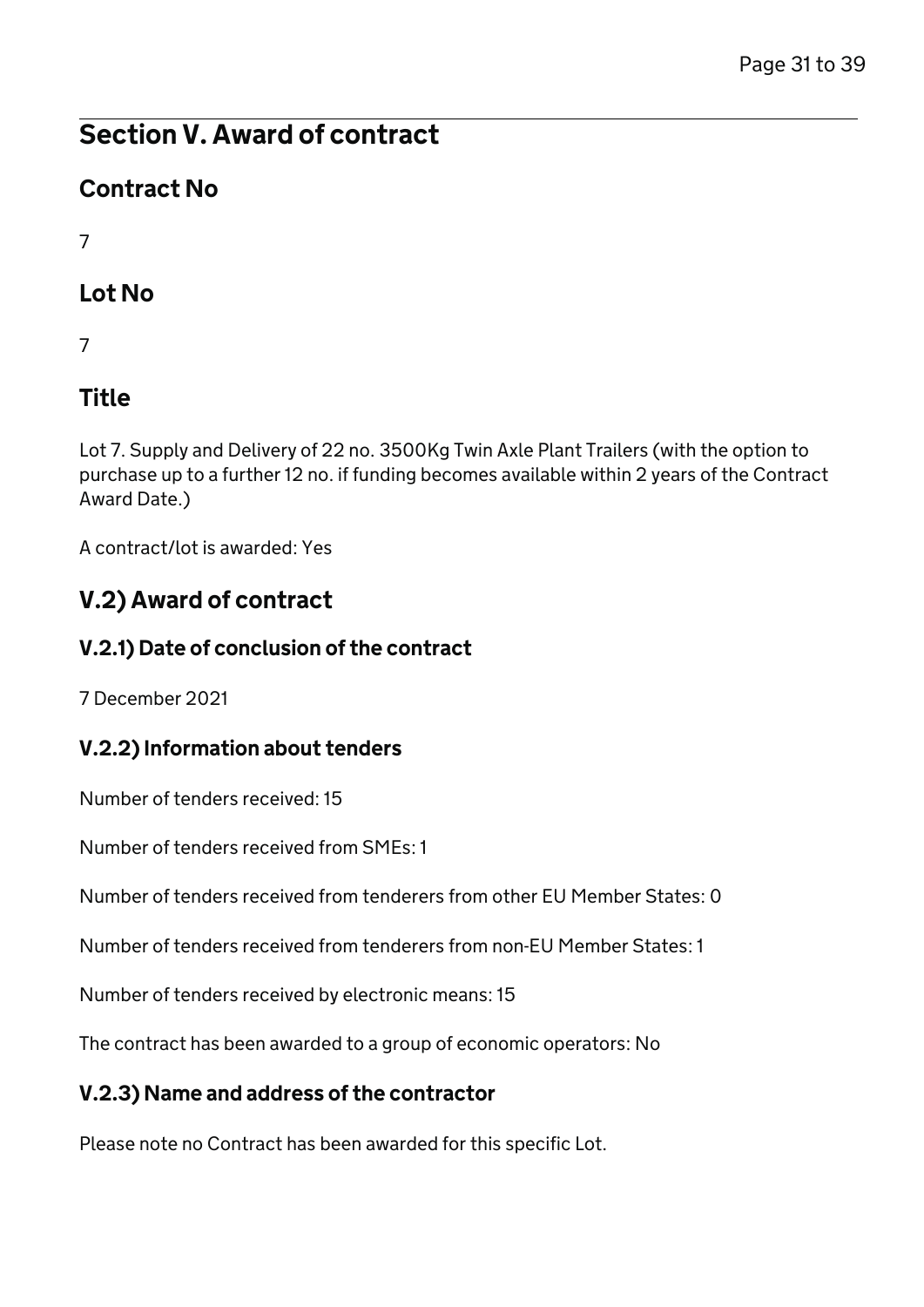NA

Email

[pb2@infrastructure-ni.gov.uk](mailto:pb2@infrastructure-ni.gov.uk)

Country

United Kingdom

NUTS code

UK - United Kingdom

Internet address

<https://etendersni.gov.uk/epps>

The contractor is an SME

No

### V.2.4) Information on value of contract/lot (excluding VAT)

Initial estimated total value of the contract/lot: £0.01

Total value of the contract/lot: £0.01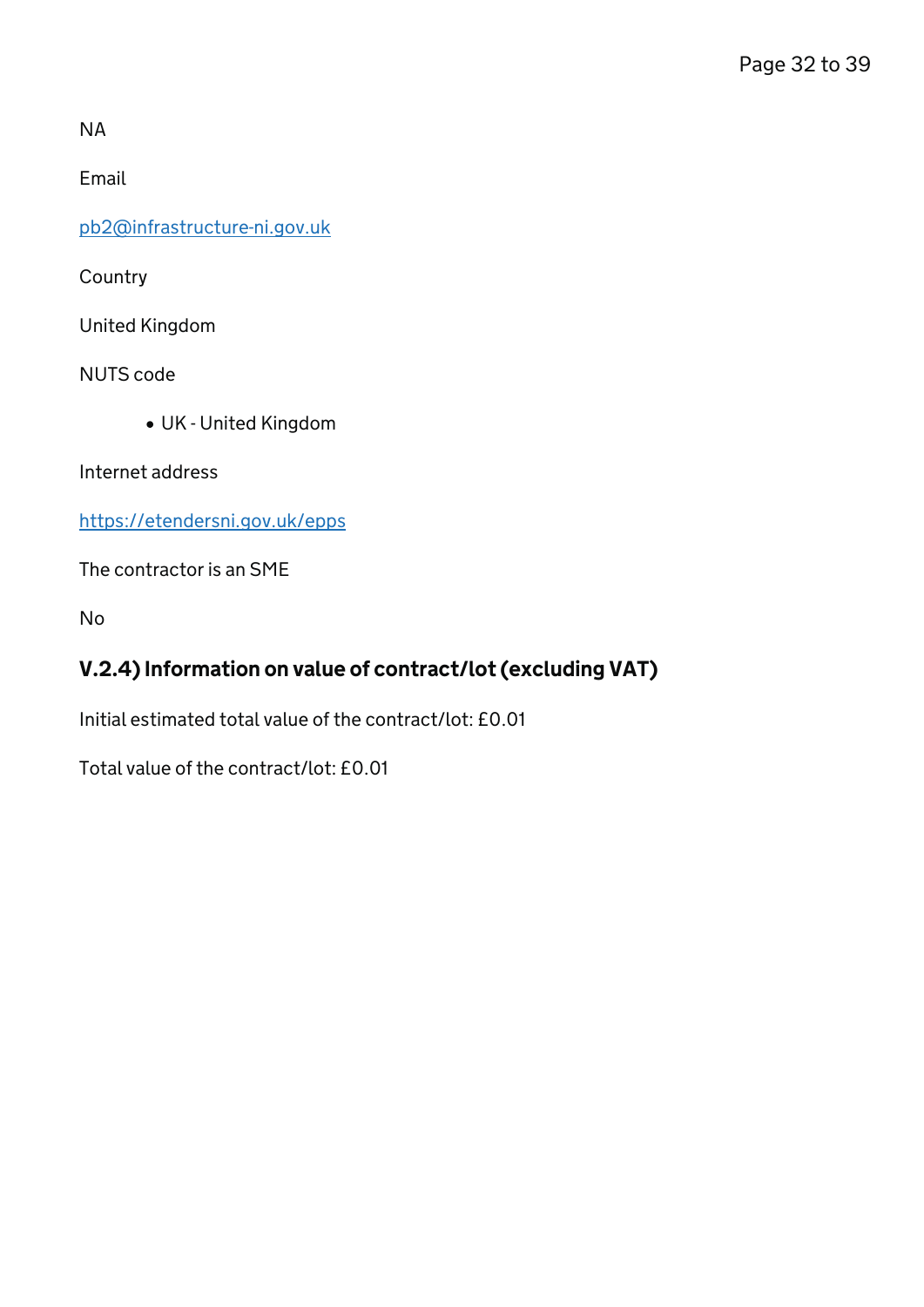# Contract No

8

# Lot No

8

# Title

Lot 8. Supply and Delivery of 4 no. Skid Steer Loaders Including Planer, Sweeper / Collection Unit and Trailer (with the option to purchase up to a further 4 no. if funding becomes available within 2 years of the Contract Award Date.)

A contract/lot is awarded: Yes

# V.2) Award of contract

## V.2.1) Date of conclusion of the contract

7 December 2021

## V.2.2) Information about tenders

Number of tenders received: 15

Number of tenders received from SMEs: 1

Number of tenders received from tenderers from other EU Member States: 0

Number of tenders received from tenderers from non-EU Member States: 1

Number of tenders received by electronic means: 15

The contract has been awarded to a group of economic operators: No

## V.2.3) Name and address of the contractor

COWAN BROS. NI LTD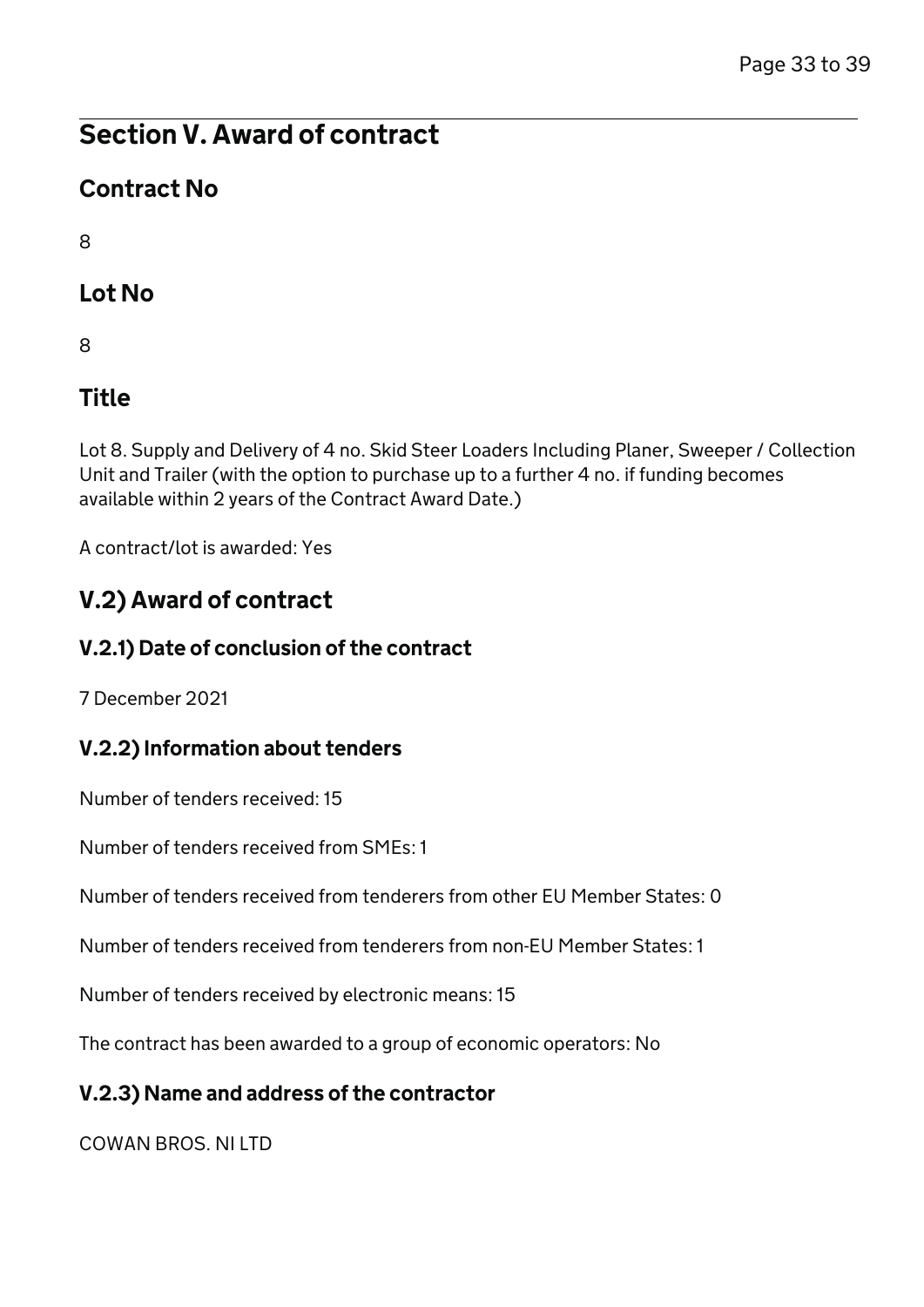#### 11A MONNABOY ROAD

LONDONDERRY

BT47 3AZ

Email

[info@cowanbros.co.uk](mailto:info@cowanbros.co.uk)

**Country** 

United Kingdom

NUTS code

UK - United Kingdom

Internet address

<https://etendersni.gov.uk/epps>

The contractor is an SME

Yes

## V.2.4) Information on value of contract/lot (excluding VAT)

Initial estimated total value of the contract/lot: £365,656

Total value of the contract/lot: £365,656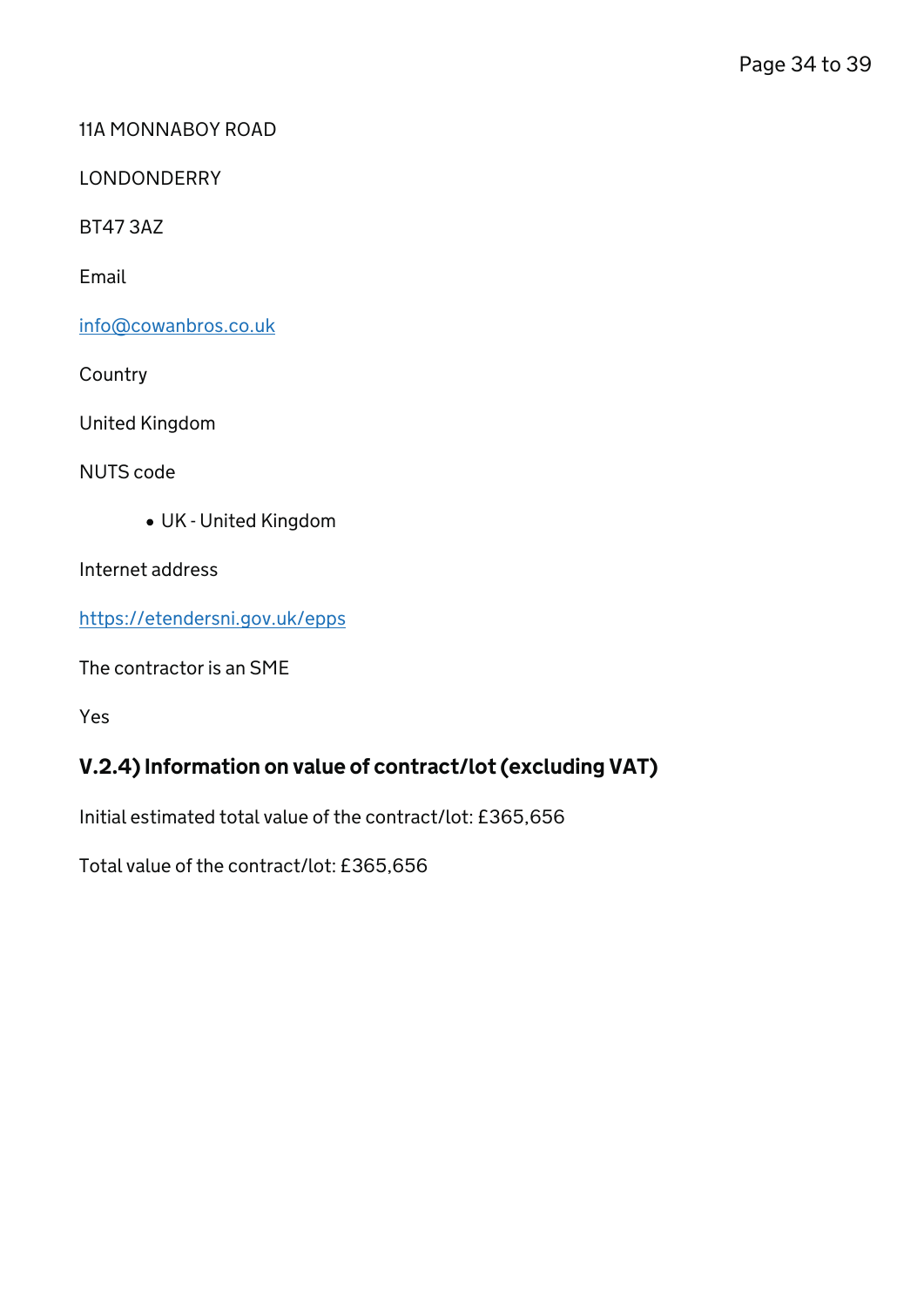# Contract No

 $\mathsf{Q}$ 

# Lot No

9

# Title

Lot 9. Supply and Delivery of 12 no. Mini Excavators operating weight between 2400kg and 2650KG Including manual quick hitch and 600mm bucket excluding driver (with the option to purchase up to a further 4 no. if funding becomes available within 2 years of the Contract Award Date.)

A contract/lot is awarded: Yes

# V.2) Award of contract

## V.2.1) Date of conclusion of the contract

7 December 2021

## V.2.2) Information about tenders

Number of tenders received: 15

Number of tenders received from SMEs: 1

Number of tenders received from tenderers from other EU Member States: 0

Number of tenders received from tenderers from non-EU Member States: 1

Number of tenders received by electronic means: 15

The contract has been awarded to a group of economic operators: No

## V.2.3) Name and address of the contractor

BURKES OF CORNASCRIEBE 2014 LTD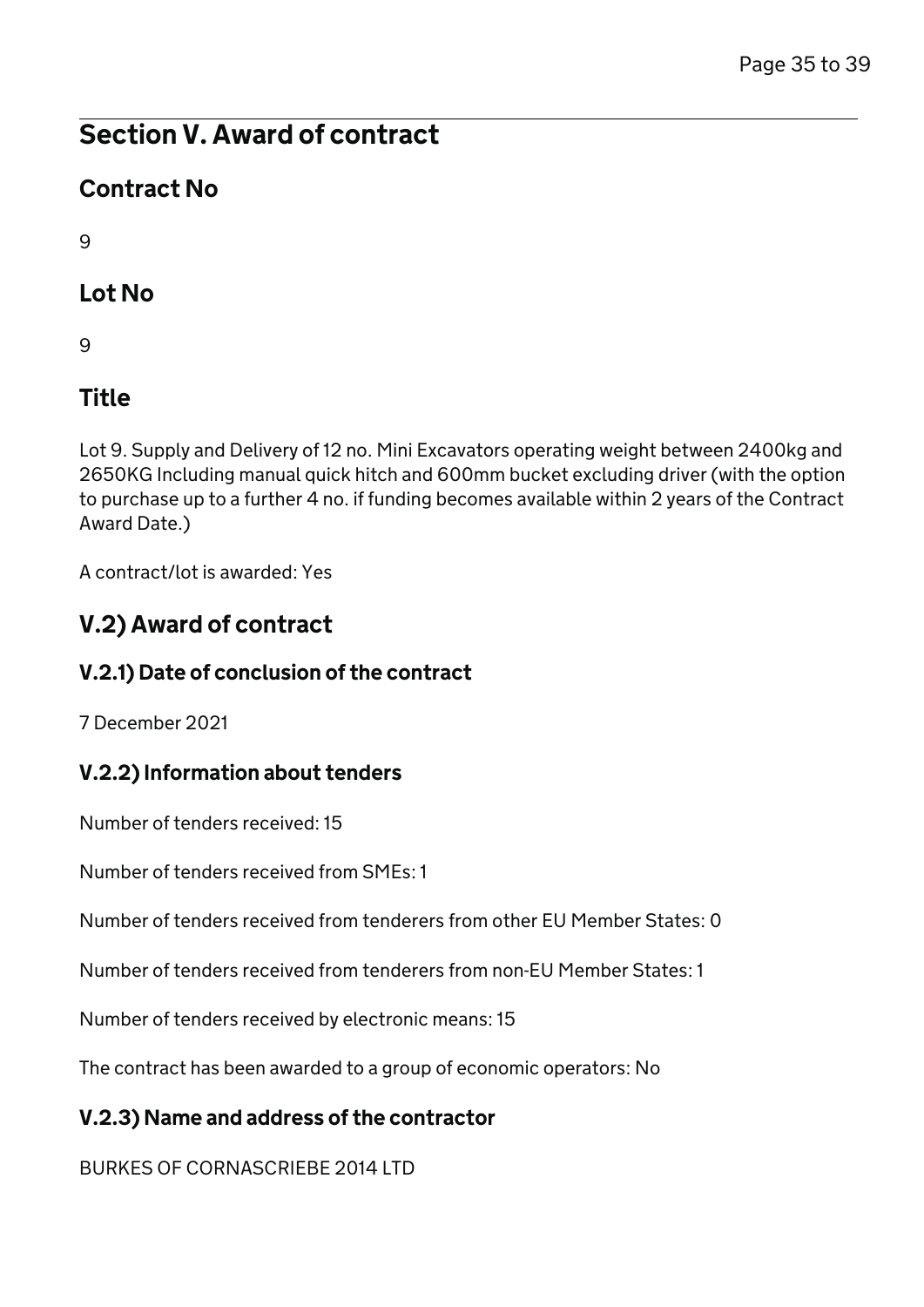#### 151 MARKETHILL ROAD

CRAIGAVON

BT62 3SL

Email

[lindsay.burke@burkes-ltd.co.uk](mailto:lindsay.burke@burkes-ltd.co.uk)

**Country** 

United Kingdom

NUTS code

UK - United Kingdom

Internet address

<https://etendersni.gov.uk/epps>

The contractor is an SME

Yes

### V.2.4) Information on value of contract/lot (excluding VAT)

Initial estimated total value of the contract/lot: £456,704

Total value of the contract/lot: £456,704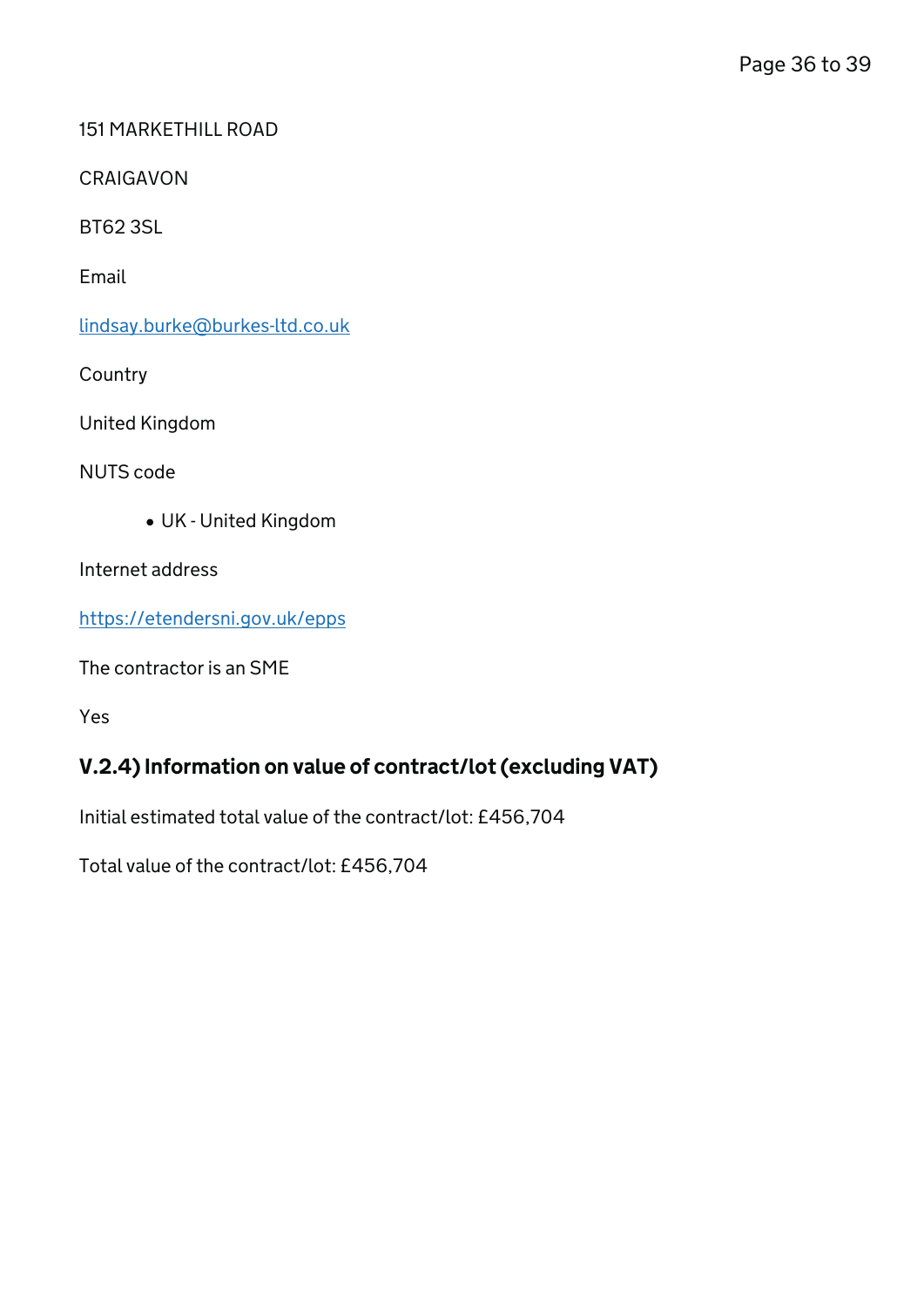# Contract No

 $1<sub>0</sub>$ 

# Lot No

10

# Title

Lot 10. Supply and delivery of 5 no. Tractors with front loaders (with the option to purchase up to a further 8 no. if funding becomes available within 2 years of the Contract Award Date.)

A contract/lot is awarded: Yes

# V.2) Award of contract

### V.2.1) Date of conclusion of the contract

7 December 2021

### V.2.2) Information about tenders

Number of tenders received: 15

Number of tenders received from SMEs: 1

Number of tenders received from tenderers from other EU Member States: 0

Number of tenders received from tenderers from non-EU Member States: 1

Number of tenders received by electronic means: 15

The contract has been awarded to a group of economic operators: No

### V.2.3) Name and address of the contractor

JOHNSTON GILPIN CO LTD

7B Lisnoe Road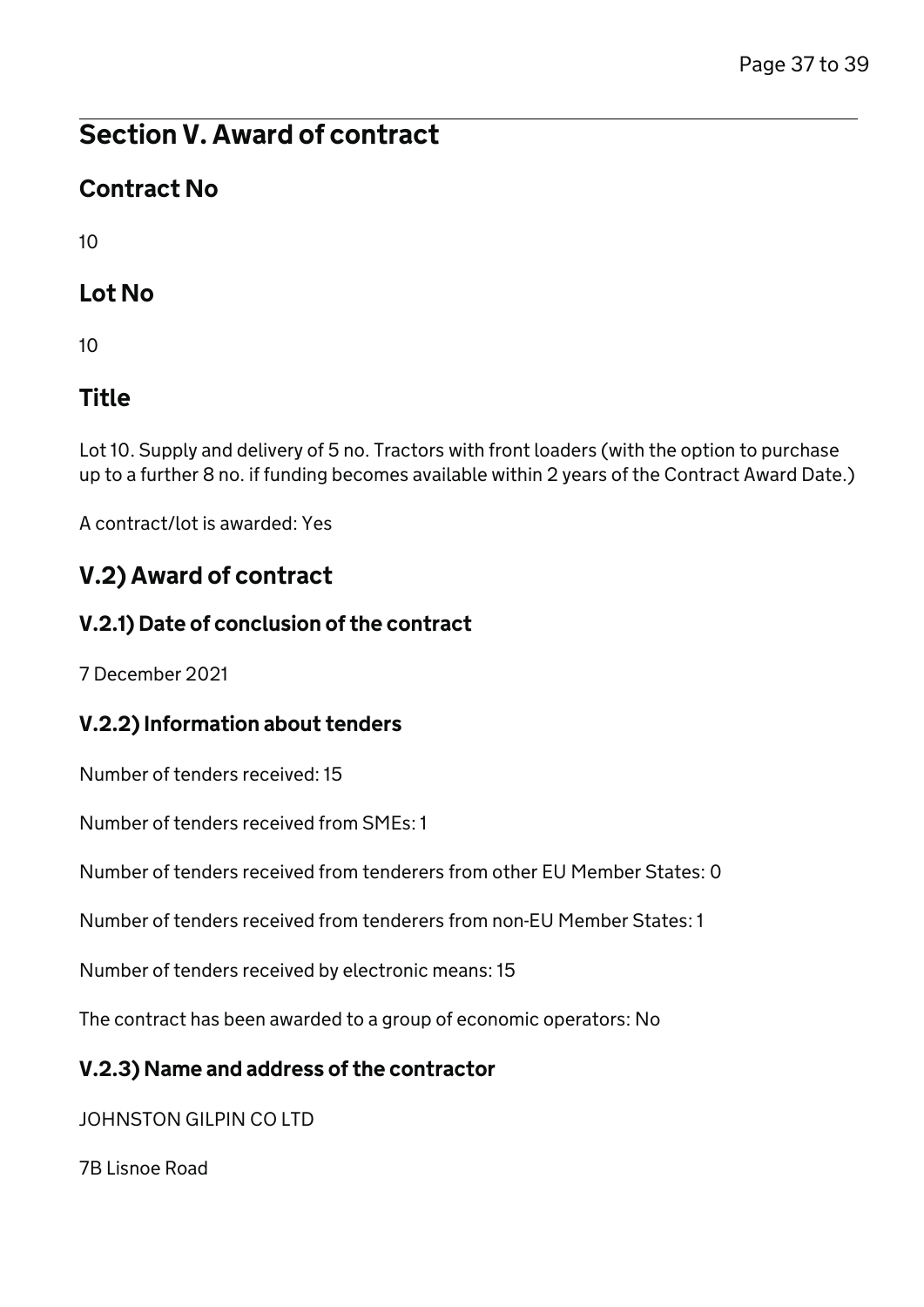**LISBURN** 

BT27 5LT

Email

[info@johnstongilpin.co.uk](mailto:info@johnstongilpin.co.uk)

**Country** 

United Kingdom

NUTS code

UK - United Kingdom

Internet address

<https://etendersni.gov.uk/epps>

The contractor is an SME

Yes

## V.2.4) Information on value of contract/lot (excluding VAT)

Initial estimated total value of the contract/lot: £1,157,169

Total value of the contract/lot: £1,157,169